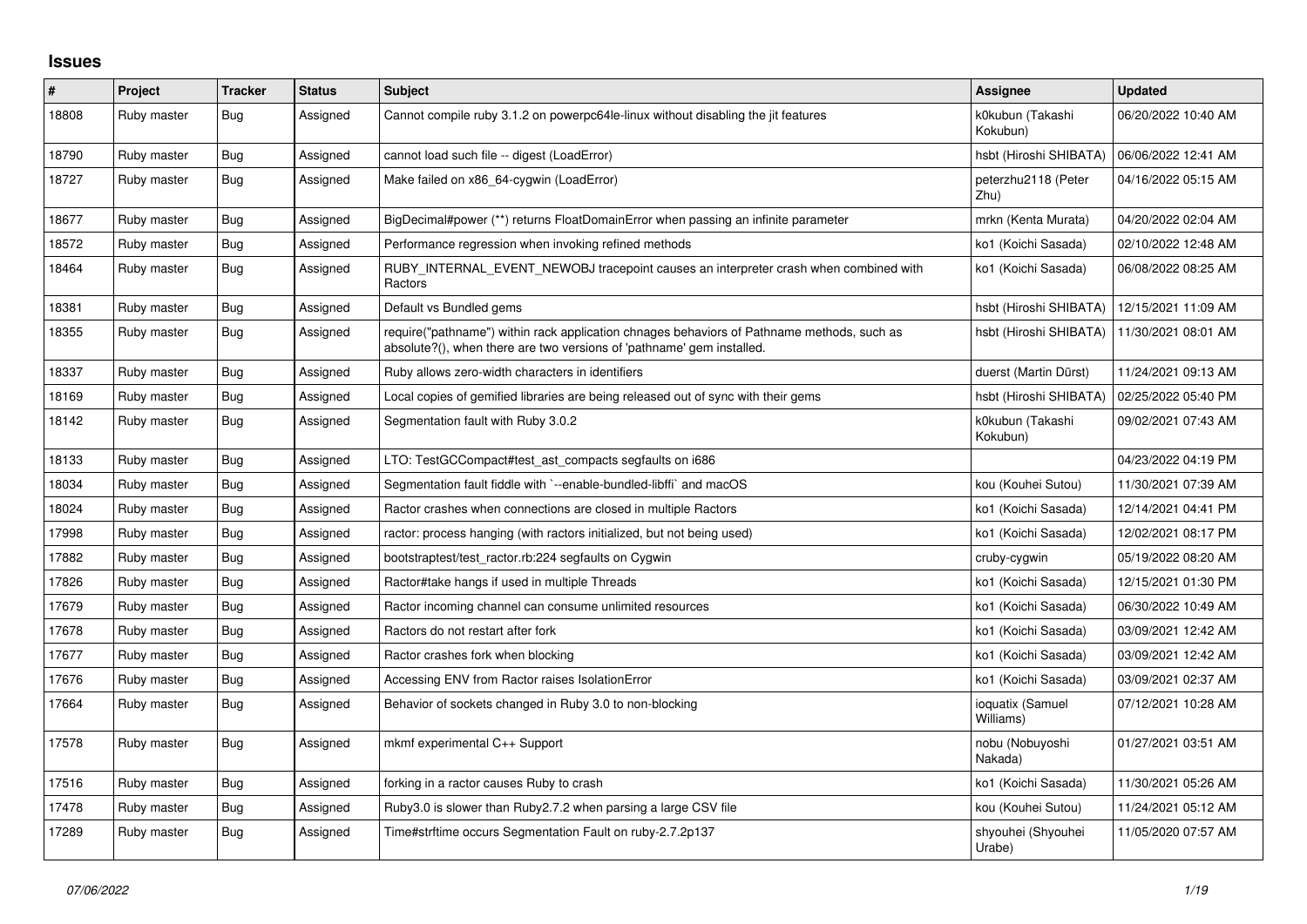| #     | Project     | <b>Tracker</b> | <b>Status</b> | <b>Subject</b>                                                                                                            | <b>Assignee</b>               | <b>Updated</b>      |
|-------|-------------|----------------|---------------|---------------------------------------------------------------------------------------------------------------------------|-------------------------------|---------------------|
| 17196 | Ruby master | <b>Bug</b>     | Assigned      | Segmentation Fault with Socket#close in Ractors                                                                           | ko1 (Koichi Sasada)           | 03/20/2022 01:52 PM |
| 16951 | Ruby master | Bug            | Assigned      | Consistently referer dependencies                                                                                         | hsbt (Hiroshi SHIBATA)        | 06/17/2021 06:15 AM |
| 16842 | Ruby master | Bug            | Assigned      | inspect` prints the UTF-8 character U+0085 (NEXT LINE) verbatim even though it is not printable                           | duerst (Martin Dürst)         | 02/26/2021 05:43 AM |
| 16836 | Ruby master | Bug            | Assigned      | configure-time LDFLAGS leak into ruby pkg-config file                                                                     | nobu (Nobuyoshi<br>Nakada)    | 08/14/2021 09:10 AM |
| 16819 | Ruby master | Bug            | Assigned      | Line reporting off by one when reporting line of a hash?                                                                  | ko1 (Koichi Sasada)           | 06/16/2020 05:57 PM |
| 16776 | Ruby master | Bug            | Assigned      | Regression in coverage library                                                                                            | ko1 (Koichi Sasada)           | 11/24/2021 07:26 AM |
| 16694 | Ruby master | <b>Bug</b>     | Assigned      | JIT vs hardened GCC with PCH                                                                                              | k0kubun (Takashi<br>Kokubun)  | 02/02/2021 07:38 AM |
| 16497 | Ruby master | Bug            | Assigned      | String O#internal encoding is broken (more severely in 2.7)                                                               | nobu (Nobuyoshi<br>Nakada)    | 10/26/2021 04:31 PM |
| 15550 | Ruby master | Bug            | Assigned      | Windows - gem bin files - can't run from bash shell                                                                       | hsbt (Hiroshi SHIBATA)        | 03/20/2019 01:05 AM |
| 15499 | Ruby master | Bug            | Assigned      | Breaking behavior on ruby 2.6: rb_thread_call_without_gvl doesn't invoke unblock_function when used on<br>the main thread | ko1 (Koichi Sasada)           | 01/05/2021 02:24 AM |
| 14727 | Ruby master | Bug            | Assigned      | TestQueue#test_queue_with_trap always timeout on Windows10                                                                | ko1 (Koichi Sasada)           | 05/01/2018 02:59 AM |
| 14679 | Ruby master | Bug            | Assigned      | StdLib gems should properly specify their dependencies                                                                    | hsbt (Hiroshi SHIBATA)        | 04/11/2018 01:14 PM |
| 14607 | Ruby master | <b>Bug</b>     | Assigned      | Fix use of the rb_profile_frames start parameter                                                                          | ko1 (Koichi Sasada)           | 06/09/2022 06:12 AM |
| 14543 | Ruby master | Bug            | Assigned      | 'make commit' show error of 'common-srcs'                                                                                 | nobu (Nobuyoshi<br>Nakada)    | 06/02/2018 04:17 AM |
| 14090 | Ruby master | Bug            | Assigned      | TestGc#test interrupt in finalizer` fails very rarely                                                                     | ko1 (Koichi Sasada)           | 12/02/2021 07:24 PM |
| 13999 | Ruby master | Bug            | Assigned      | Cygwin 000 ripper_state_lex.rb 00000000                                                                                   | cruby-cygwin                  | 05/19/2022 08:20 AM |
| 13864 | Ruby master | Bug            | Assigned      | Rinda multicast test failures due to missing default route                                                                | seki (Masatoshi Seki)         | 08/17/2021 07:16 AM |
| 13671 | Ruby master | Bug            | Assigned      | Regexp with lookbehind and case-insensitivity raises RegexpError only on strings with certain characters                  | duerst (Martin Dürst)         | 11/30/2021 04:42 AM |
| 13513 | Ruby master | Bug            | Assigned      | Resolv::DNS::Message.decode hangs after detecting truncation in UDP messages                                              | akr (Akira Tanaka)            | 03/08/2021 11:35 PM |
| 13298 | Ruby master | Bug            | Assigned      | mingw SEGV TestEnumerable#test callcc                                                                                     | nobu (Nobuyoshi<br>Nakada)    | 06/04/2021 03:41 AM |
| 13269 | Ruby master | Bug            | Assigned      | test/readline/test_readline.rb and mingw                                                                                  | nobu (Nobuyoshi<br>Nakada)    | 03/13/2017 08:56 AM |
| 12725 | Ruby master | Bug            | Assigned      | Trying to use ./miniruby before it exists                                                                                 | nobu (Nobuyoshi<br>Nakada)    | 04/28/2017 01:45 PM |
| 12582 | Ruby master | Bug            | Assigned      | OpenSSL Authenticated Encryption should check for tag length                                                              | rhenium (Kazuki<br>Yamaguchi) | 04/28/2017 01:45 PM |
| 12506 | Ruby master | Bug            | Assigned      | On cygwin, Feature #5994 does not work                                                                                    | cruby-cygwin                  | 05/19/2022 08:20 AM |
| 12473 | Ruby master | Bug            | Assigned      | Test failure on fedora with TestTimeExtension#test huge precision                                                         | nobu (Nobuyoshi<br>Nakada)    | 04/28/2017 01:45 PM |
| 12445 | Ruby master | Bug            | Assigned      | Testing TestIO#test open fifo does not block other threads results in deadlock on cygwin                                  | cruby-cygwin                  | 05/19/2022 08:20 AM |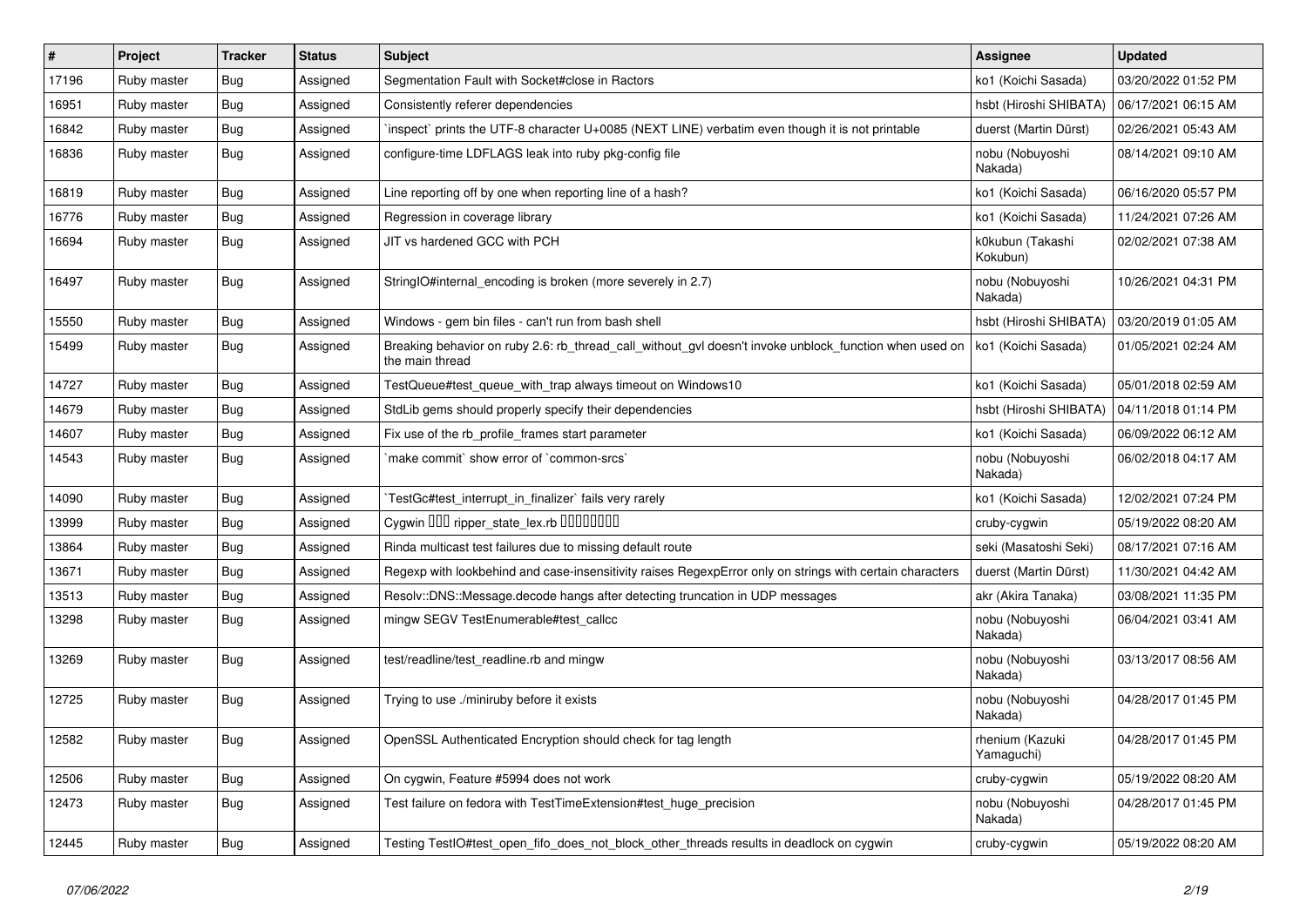| $\vert$ # | Project     | <b>Tracker</b> | <b>Status</b> | Subject                                                                                 | <b>Assignee</b>                    | <b>Updated</b>      |
|-----------|-------------|----------------|---------------|-----------------------------------------------------------------------------------------|------------------------------------|---------------------|
| 12444     | Ruby master | Bug            | Assigned      | Segmentation fault when running TestException#test_machine_stackoverflow on cygwin      | cruby-cygwin                       | 05/19/2022 08:20 AM |
| 12442     | Ruby master | Bug            | Assigned      | TestArgf#test_textmode fails on cygwin                                                  | cruby-cygwin                       | 05/19/2022 08:20 AM |
| 12436     | Ruby master | Bug            | Assigned      | newline argument of File.open seems not respected on Windows                            | nobu (Nobuyoshi<br>Nakada)         | 10/25/2021 09:07 AM |
| 12040     | Ruby master | Bug            | Assigned      | [Win32] File.stat fails on a mounted volume                                             | cruby-windows                      | 02/01/2016 08:13 AM |
| 11704     | Ruby master | Bug            | Assigned      | Refinements only get "used" once in loop                                                | matz (Yukihiro<br>Matsumoto)       | 04/14/2016 02:45 AM |
| 11531     | Ruby master | Bug            | Assigned      | IPAddr#== implements wrong logic                                                        | knu (Akinori MUSHA)                | 12/29/2019 12:50 PM |
| 11526     | Ruby master | Bug            | Assigned      | Streaming HTTP requests are not idempotent and should not be retried                    | naruse (Yui NARUSE)                | 07/01/2019 09:16 PM |
| 11269     | Ruby master | Bug            | Assigned      | ruby_init_setproctitle() should be called before require_libraries()                    | kosaki (Motohiro<br><b>KOSAKI)</b> | 06/17/2015 03:01 AM |
| 10919     | Ruby master | Bug            | Assigned      | [gem install] installs multipe platforms                                                | hsbt (Hiroshi SHIBATA)             | 07/30/2019 07:44 AM |
| 9955      | Ruby master | Bug            | Assigned      | issue building dll on mingw, library not found                                          | nobu (Nobuyoshi<br>Nakada)         | 01/05/2018 09:00 PM |
| 9944      | Ruby master | Bug            | Assigned      | in ruby for windows in "system" a redirection to append a file works incorrectly        | cruby-windows                      | 01/05/2018 09:00 PM |
| 9366      | Ruby master | Bug            | Assigned      | "make-j32 check TESTS=-j32" occasionally fails on rubygems/specification                | hsbt (Hiroshi SHIBATA)             | 07/26/2018 02:13 AM |
| 9189      | Ruby master | Bug            | Assigned      | Build failure on Windows in case of nonascii TEMP environment.                          |                                    | 01/05/2018 09:00 PM |
| 9115      | Ruby master | <b>Bug</b>     | Assigned      | Logger traps all exceptions; breaks Timeout                                             | sonots (Naotoshi Seo)              | 08/20/2019 12:47 PM |
| 9010      | Ruby master | Bug            | Assigned      | /configure --prefix= cannot handle directories with spaces                              | nobu (Nobuyoshi<br>Nakada)         | 04/26/2021 10:38 PM |
| 8782      | Ruby master | Bug            | Assigned      | Don't set rl_getc_function on editline                                                  | kouji (Kouji Takao)                | 01/05/2018 09:00 PM |
| 8445      | Ruby master | <b>Bug</b>     | Assigned      | IO.open and IO#set_enconding does not support :fallback option                          | akr (Akira Tanaka)                 | 06/14/2022 06:02 AM |
| 8299      | Ruby master | Bug            | Assigned      | Minor error in float parsing                                                            | nobu (Nobuyoshi<br>Nakada)         | 12/30/2019 03:00 AM |
| 7976      | Ruby master | Bug            | Assigned      | TracePoint call is at call point, not call site                                         | ko1 (Koichi Sasada)                | 01/05/2018 09:00 PM |
| 7968      | Ruby master | Bug            | Assigned      | Poor UDPSocket#send performance in ruby 2.0.0 on windows                                | cruby-windows                      | 10/23/2017 12:23 AM |
| 7964      | Ruby master | Bug            | Assigned      | Writing an ASCII-8BIT String to a StringIO created from a UTF-8 String                  | nobu (Nobuyoshi<br>Nakada)         | 01/05/2018 09:00 PM |
| 7859      | Ruby master | Bug            | Assigned      | Readline: Incorrect arrow key behavior in vi editing mode insert mode with Readline 6.2 | kouji (Kouji Takao)                | 12/25/2017 06:15 PM |
| 6360      | Ruby master | <b>Bug</b>     | Assigned      | Debug information build even without requesting it                                      | nobu (Nobuyoshi<br>Nakada)         | 01/05/2018 09:00 PM |
| 6351      | Ruby master | Bug            | Assigned      | transcode table generator does not support multi characters of Unicode                  | duerst (Martin Dürst)              | 12/25/2017 06:15 PM |
| 5334      | Ruby master | <b>Bug</b>     | Assigned      | Segmentation fault in InternetExplorer IServiceProvider interface                       | suke (Masaki Suketa)               | 12/30/2019 03:00 AM |
| 5317      | Ruby master | Bug            | Assigned      |                                                                                         | nobu (Nobuyoshi<br>Nakada)         | 01/05/2018 09:00 PM |
| 5179      | Ruby master | <b>Bug</b>     | Assigned      | Complex#rationalize and to r with approximate zeros                                     | mrkn (Kenta Murata)                | 01/17/2020 03:00 AM |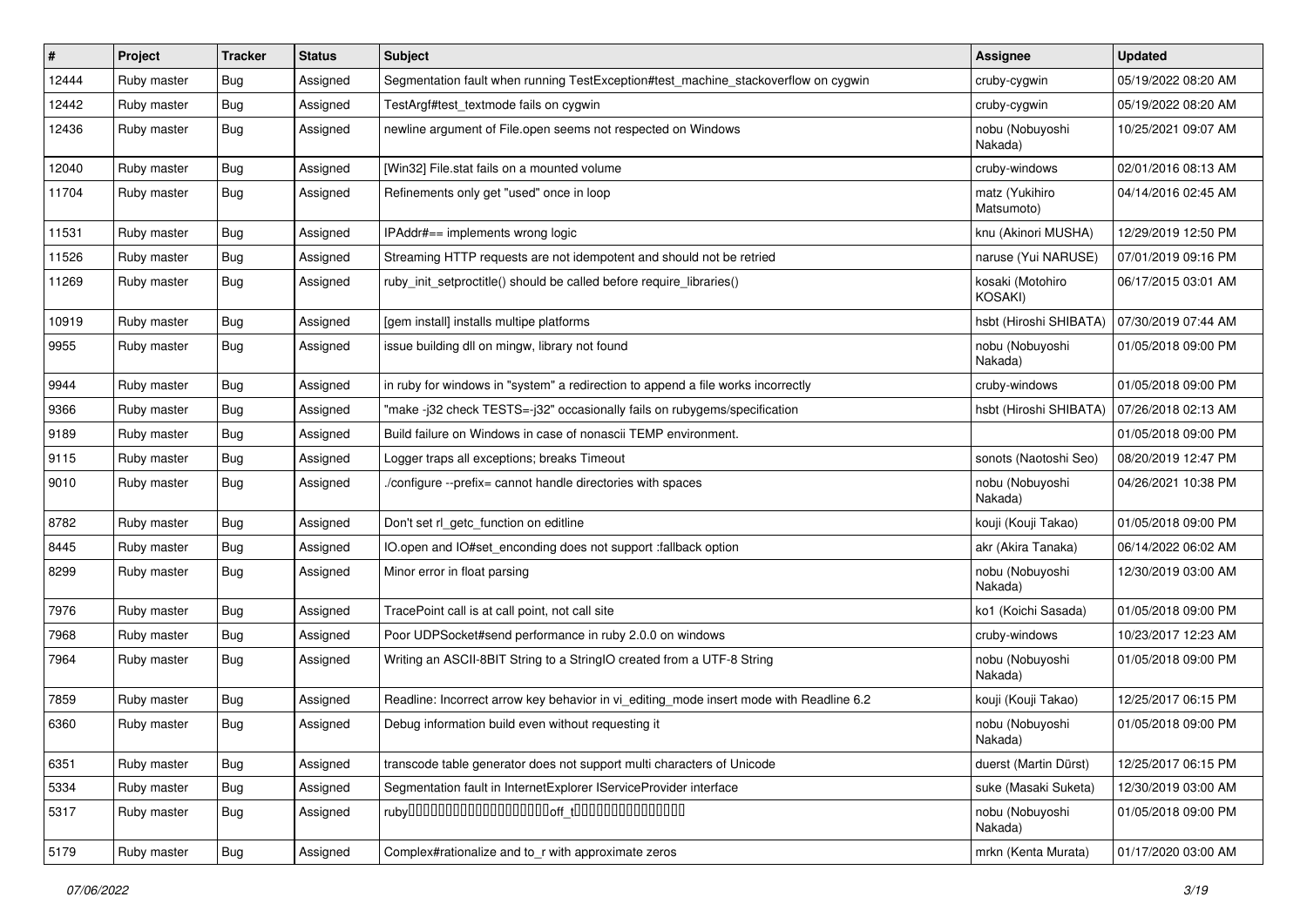| $\vert$ # | Project     | <b>Tracker</b> | <b>Status</b> | <b>Subject</b>                                                                    | <b>Assignee</b>                   | <b>Updated</b>      |
|-----------|-------------|----------------|---------------|-----------------------------------------------------------------------------------|-----------------------------------|---------------------|
| 4040      | Ruby master | Bug            | Assigned      | SystemStackError with Hash[*a] for Large _a_                                      | ko1 (Koichi Sasada)               | 12/25/2017 06:14 PM |
| 595       | Ruby master | <b>Bug</b>     | Assigned      | Fiber ignores ensure clause                                                       | ioquatix (Samuel<br>Williams)     | 12/29/2019 10:37 AM |
| 18773     | Ruby master | Feature        | Assigned      | deconstruct to receive a range                                                    | ktsj (Kazuki Tsujimoto)           | 07/04/2022 05:38 PM |
| 18571     | Ruby master | Feature        | Assigned      | Removed the bundled sources from release package after Ruby 3.2                   | hsbt (Hiroshi SHIBATA)            | 03/28/2022 06:23 AM |
| 18459     | Ruby master | Feature        | Assigned      | IRB autocomplete dropdown colour options                                          | aycabta (aycabta .)               | 01/05/2022 02:15 AM |
| 18450     | Ruby master | Feature        | Assigned      | Force break in prettyprint                                                        | akr (Akira Tanaka)                | 12/29/2021 02:02 PM |
| 18408     | Ruby master | Feature        | Assigned      | Allow pattern match to set instance variables                                     | ktsj (Kazuki Tsujimoto)           | 01/26/2022 07:07 PM |
| 17638     | Ruby master | Feature        | Assigned      | Support backtracing with the libbacktrace library                                 | naruse (Yui NARUSE)               | 03/05/2021 03:40 PM |
| 17593     | Ruby master | Feature        | Assigned      | load_iseq_eval should override the ISeq path                                      | ko1 (Koichi Sasada)               | 02/16/2021 08:27 AM |
| 17363     | Ruby master | Feature        | Assigned      | Timeouts                                                                          | ko1 (Koichi Sasada)               | 05/14/2022 09:06 AM |
| 17355     | Ruby master | Feature        | Assigned      | Using same set of names in or-patterns (pattern matching with $Foo(x)   Bar(x)$ ) | ktsj (Kazuki Tsujimoto)           | 09/13/2021 09:11 AM |
| 17339     | Ruby master | Feature        | Assigned      | Semantic grouping with BigDecimal#to_s                                            | mrkn (Kenta Murata)               | 12/20/2021 12:39 PM |
| 17297     | Ruby master | Feature        | Assigned      | Feature: Introduce Pathname.mktmpdir                                              | akr (Akira Tanaka)                | 08/30/2021 06:51 AM |
| 17296     | Ruby master | Feature        | Assigned      | Feature: Pathname#chmod use FileUtils.chmod instead of File                       | akr (Akira Tanaka)                | 08/30/2021 06:51 AM |
| 17295     | Ruby master | Feature        | Assigned      | Feature: Create a directory and file with Pathname#touch                          | akr (Akira Tanaka)                | 09/28/2021 01:20 AM |
| 17294     | Ruby master | Feature        | Assigned      | Feature: Allow method chaining with Pathname#mkpath Pathname#rmtree               | akr (Akira Tanaka)                | 08/30/2021 06:52 AM |
| 17291     | Ruby master | Feature        | Assigned      | Optimize __send__ call                                                            | matz (Yukihiro<br>Matsumoto)      | 01/12/2021 05:47 AM |
| 17111     | Ruby master | Feature        | Assigned      | Improve performance of Net::HTTPHeader#set_form by 40%                            | naruse (Yui NARUSE)               | 08/10/2020 05:36 AM |
| 16963     | Ruby master | Feature        | Assigned      | Remove English.rb from Ruby 2.8/3.0                                               | hsbt (Hiroshi SHIBATA)            | 06/19/2020 09:48 AM |
| 16937     | Ruby master | Feature        | Assigned      | Add DNS over HTTP to Resolv                                                       | akr (Akira Tanaka)                | 12/10/2020 09:15 AM |
| 16461     | Ruby master | Feature        | Assigned      | Proc#using                                                                        | matz (Yukihiro<br>Matsumoto)      | 12/10/2020 09:10 AM |
| 16350     | Ruby master | Feature        | Assigned      | ArithmeticSequence#member? can result in infinite loop                            | mrkn (Kenta Murata)               | 05/29/2020 10:26 PM |
| 16027     | Ruby master | Feature        | Assigned      | Update Ruby's dtrace / USDT API to match what is exposed via the TracePoint API   | ko1 (Koichi Sasada)               | 08/03/2019 02:41 AM |
| 16012     | Ruby master | Feature        | Assigned      | Add a (small) test-install suite?                                                 | hsbt (Hiroshi SHIBATA)            | 07/30/2019 08:13 AM |
| 15939     | Ruby master | Feature        | Assigned      | Dump symbols reference to their fstr in ObjectSpace.dump()                        | ko1 (Koichi Sasada)               | 08/08/2019 09:38 PM |
| 15878     | Ruby master | Feature        | Assigned      | Make exit faster by not running GC                                                | ko1 (Koichi Sasada)               | 07/29/2019 07:48 AM |
| 15628     | Ruby master | Feature        | Assigned      | init inetsock internal should fallback to IPv4 if IPv6 is unreachable             | Glass_saga (Masaki<br>Matsushita) | 09/25/2020 05:42 AM |
| 15371     | Ruby master | Feature        | Assigned      | IRB with ARGV                                                                     | aycabta (aycabta .)               | 02/14/2020 11:35 AM |
| 15281     | Ruby master | Feature        | Assigned      | Speed up Set#intersect with size check.                                           | knu (Akinori MUSHA)               | 08/11/2020 02:43 AM |
| 15239     | Ruby master | Feature        | Assigned      | [patch] test-spec win32ole                                                        | suke (Masaki Suketa)              | 12/29/2019 01:04 PM |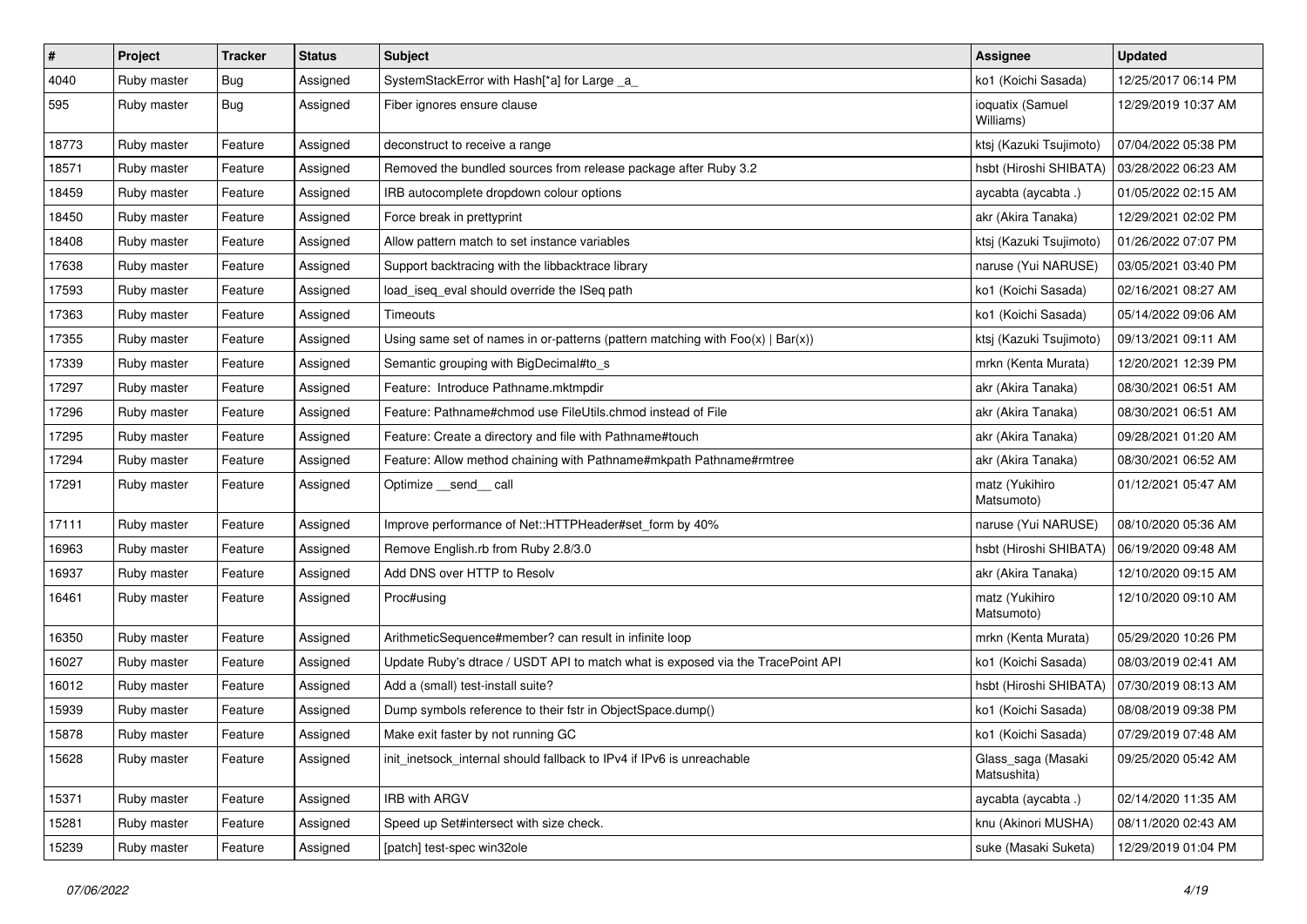| $\pmb{\#}$ | Project     | <b>Tracker</b> | <b>Status</b> | <b>Subject</b>                                                                                | <b>Assignee</b>                     | <b>Updated</b>      |
|------------|-------------|----------------|---------------|-----------------------------------------------------------------------------------------------|-------------------------------------|---------------------|
| 15166      | Ruby master | Feature        | Assigned      | 2.5 times faster implementation than current gcd implmentation                                | watson1978 (Shizuo<br>Fujita)       | 04/26/2019 09:12 PM |
| 15047      | Ruby master | Feature        | Assigned      | Documentation and more functions for Hash functions in C API                                  |                                     | 03/20/2019 01:24 AM |
| 14922      | Ruby master | Feature        | Assigned      | Resolv getaddresses ignores AAAA records for IPv6                                             | akr (Akira Tanaka)                  | 11/13/2020 04:01 AM |
| 14901      | Ruby master | Feature        | Assigned      | [PATCH] do not block SIGCHLD in normal Ruby Threads                                           | normalperson (Eric<br>Wong)         | 07/19/2021 05:23 AM |
| 14737      | Ruby master | Feature        | Assigned      | Split default gems into separate directory structure                                          | hsbt (Hiroshi SHIBATA)              | 09/02/2020 06:00 PM |
| 14476      | Ruby master | Feature        | Assigned      | Adding same_all? for checking whether all items in an Array are same                          | mrkn (Kenta Murata)                 | 08/28/2020 01:10 PM |
| 14412      | Ruby master | Feature        | Assigned      | DRb UNIX on local machine: add support for getpeereid()                                       | seki (Masatoshi Seki)               | 01/28/2018 12:51 PM |
| 14397      | Ruby master | Feature        | Assigned      | public, protected and private should return their arguments instead of self                   | matz (Yukihiro<br>Matsumoto)        | 12/10/2018 07:08 AM |
| 14066      | Ruby master | Feature        | Assigned      | Add CAA DNS RR on Resolv                                                                      | akr (Akira Tanaka)                  | 11/10/2017 06:50 AM |
| 13847      | Ruby master | Feature        | Assigned      | Gem activated problem for default gems                                                        |                                     | 12/10/2020 08:53 AM |
| 13821      | Ruby master | Feature        | Assigned      | Allow fibers to be resumed across threads                                                     | ko1 (Koichi Sasada)                 | 02/15/2019 10:09 AM |
| 13721      | Ruby master | Feature        | Assigned      | [PATCH] net/imap: dedupe attr keys in Net::IMAP::FetchData                                    | normalperson (Eric<br>Wong)         | 07/27/2017 09:51 AM |
| 13610      | Ruby master | Feature        | Assigned      | IPAddr doesn't provide helpful methods to get the subnet or IP address                        | knu (Akinori MUSHA)                 | 10/20/2017 01:13 AM |
| 13604      | Ruby master | Feature        | Assigned      | Exposing alternative interface of readline                                                    | aycabta (aycabta .)                 | 01/20/2020 05:34 AM |
| 13577      | Ruby master | Feature        | Assigned      | Digest file accidentally receives File object but uses file path                              | nobu (Nobuyoshi<br>Nakada)          | 05/20/2017 06:50 PM |
| 13534      | Ruby master | Feature        | Assigned      | Checking installation results of default gems                                                 | hsbt (Hiroshi SHIBATA)              | 07/26/2018 02:16 AM |
| 13516      | Ruby master | Feature        | Assigned      | Improve the text of the circular require warning                                              | nobu (Nobuyoshi<br>Nakada)          | 08/31/2017 05:49 AM |
| 13508      | Ruby master | Feature        | Assigned      | How remove/refactor code related mathn library.                                               | hsbt (Hiroshi SHIBATA)              | 12/25/2017 06:15 PM |
| 13388      | Ruby master | Feature        | Assigned      | gc.c: Add GC.get_parameters and .set_parameters                                               | ko1 (Koichi Sasada)                 | 03/30/2017 10:52 AM |
| 13252      | Ruby master | Feature        | Assigned      | C API for creating strings without copying                                                    | ko1 (Koichi Sasada)                 | 04/17/2017 07:22 AM |
| 13221      | Ruby master | Feature        | Assigned      | [PATCH] gems/bundled_gems: add "curses" RubyGem                                               | naruse (Yui NARUSE)                 | 09/25/2017 06:32 PM |
| 13129      | Ruby master | Feature        | Assigned      | Refinements cannot refine method_missing and respond_to_missing?                              | matz (Yukihiro<br>Matsumoto)        | 07/03/2021 10:45 PM |
| 13047      | Ruby master | Feature        | Assigned      | Use String literal instead of `String#+` for multiline pretty-printing of multiline strings   | akr (Akira Tanaka)                  | 02/22/2017 07:09 AM |
| 12848      | Ruby master | Feature        | Assigned      | Crazy idea: Allow regex definition for methods (Do not take it seriously please)              |                                     | 10/18/2016 12:17 AM |
| 12813      | Ruby master | Feature        | Assigned      | Calling chunk_while, slice_after, slice_before, slice_when with no block                      | matz (Yukihiro<br>Matsumoto)        | 12/06/2016 12:58 PM |
| 12676      | Ruby master | Feature        | Assigned      | Significant performance increase, and code conciseness, for prime_division method in prime.rb | marcandre (Marc-Andre<br>Lafortune) | 11/18/2016 03:46 PM |
| 12656      | Ruby master | Feature        | Assigned      | Expand short paths with File.expand_path                                                      | cruby-windows                       | 01/31/2018 02:31 PM |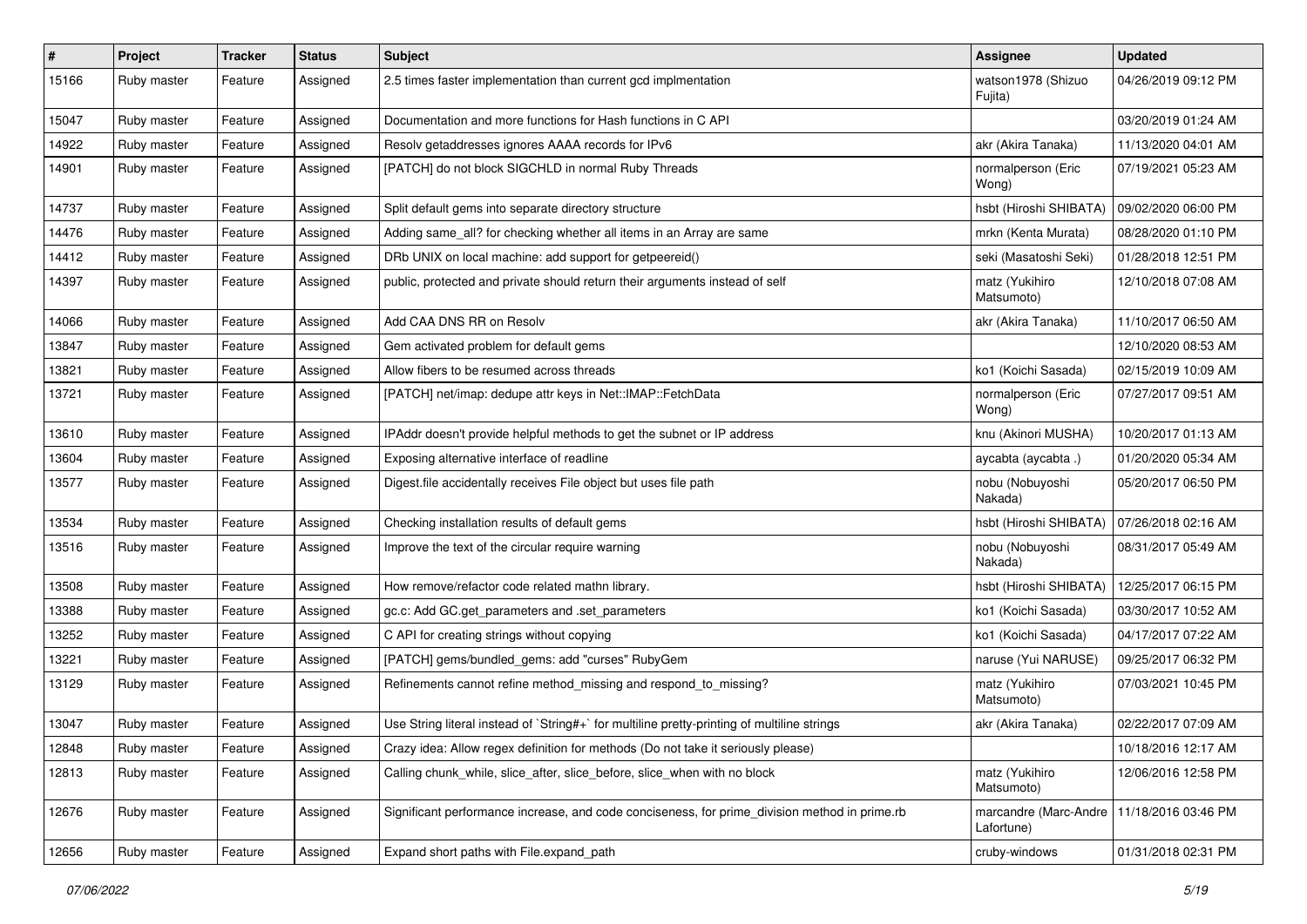| $\sharp$ | Project     | <b>Tracker</b> | <b>Status</b> | <b>Subject</b>                                                                                                          | Assignee                      | <b>Updated</b>      |
|----------|-------------|----------------|---------------|-------------------------------------------------------------------------------------------------------------------------|-------------------------------|---------------------|
| 12653    | Ruby master | Feature        | Assigned      | Use wide WinAPI for rb_w32_getcwd                                                                                       | usa (Usaku<br>NAKAMURA)       | 09/12/2016 06:35 AM |
| 12639    | Ruby master | Feature        | Assigned      | Speed up require in RubyGems by 5x                                                                                      | hsbt (Hiroshi SHIBATA)        | 07/26/2018 02:12 AM |
| 12543    | Ruby master | Feature        | Assigned      | explicit tail call syntax: foo() then return                                                                            | matz (Yukihiro<br>Matsumoto)  | 04/18/2021 03:02 PM |
| 12497    | Ruby master | Feature        | Assigned      | GMP version of divmod may be slower                                                                                     | akr (Akira Tanaka)            | 08/10/2016 03:11 AM |
| 12354    | Ruby master | Feature        | Assigned      | PKey::EC Can't output public key pem when private key exists                                                            | rhenium (Kazuki<br>Yamaguchi) | 07/24/2019 10:57 PM |
| 12281    | Ruby master | Feature        | Assigned      | Allow lexically scoped use of refinements with `using {}` block syntax                                                  | shugo (Shugo Maeda)           | 06/13/2016 07:44 AM |
| 12020    | Ruby master | Feature        | Assigned      | Documenting Ruby memory model                                                                                           | ko1 (Koichi Sasada)           | 12/23/2021 11:40 PM |
| 11955    | Ruby master | Feature        | Assigned      | Expose Object that Receives logs in Logger                                                                              | sonots (Naotoshi Seo)         | 11/09/2017 11:35 AM |
| 11816    | Ruby master | Feature        | Assigned      | Partial safe navigation operator                                                                                        | matz (Yukihiro<br>Matsumoto)  | 04/14/2020 08:02 AM |
| 11625    | Ruby master | Feature        | Assigned      | Unlock GVL for SHA1 calculations                                                                                        |                               | 09/25/2018 11:26 AM |
| 11527    | Ruby master | Feature        | Assigned      | IPAddr#mask addr isn't a method                                                                                         | knu (Akinori MUSHA)           | 11/07/2018 04:12 PM |
| 11322    | Ruby master | Feature        | Assigned      | OpenUri: RuntimeError: HTTP redirection loop                                                                            | akr (Akira Tanaka)            | 11/13/2020 03:52 AM |
| 11028    | Ruby master | Feature        | Assigned      | standalone running single file ( zipped archives of ruby code) running **without installation** using "gem<br>install " | matz (Yukihiro<br>Matsumoto)  | 04/04/2015 01:44 AM |
| 10782    | Ruby master | Feature        | Assigned      | Patch: Add constants for BigDecimal for ZERO, ONE, TEN                                                                  | mrkn (Kenta Murata)           | 05/21/2015 08:13 AM |
| 10637    | Ruby master | Feature        | Assigned      | Puppet orchestration on vagrant fails with Error: Non-HTTP proxy URI                                                    | akr (Akira Tanaka)            | 09/23/2020 10:23 PM |
| 10481    | Ruby master | Feature        | Assigned      | Add "if" and "unless" clauses to rescue statements                                                                      | matz (Yukihiro<br>Matsumoto)  | 01/18/2015 02:46 PM |
| 10459    | Ruby master | Feature        | Assigned      | [PATCH] rfc3339 method for Time                                                                                         | akr (Akira Tanaka)            | 05/21/2015 08:14 AM |
| 10129    | Ruby master | Feature        | Assigned      | More descriptive error message for failed net/http requests                                                             | akr (Akira Tanaka)            | 01/05/2018 09:01 PM |
| 10038    | Ruby master | Feature        | Assigned      | Extend ObjectSpace.dump to expose buffer addresses for String and Array                                                 | tmm1 (Aman Karmani)           | 01/05/2018 09:01 PM |
| 9830     | Ruby master | Feature        | Assigned      | Support for GOST private/public keys                                                                                    |                               | 09/13/2015 03:10 AM |
| 9816     | Ruby master | Feature        | Assigned      | 00000000000000000000                                                                                                    | matz (Yukihiro<br>Matsumoto)  | 10/28/2014 08:29 AM |
| 9768     | Ruby master | Feature        | Assigned      | Method that is visible only within a certain module/class                                                               | matz (Yukihiro<br>Matsumoto)  | 04/25/2014 06:43 AM |
| 9755     | Ruby master | Feature        | Assigned      | Thread::Backtrace::Location#defined_class                                                                               | ko1 (Koichi Sasada)           | 04/18/2014 09:22 AM |
| 9235     | Ruby master | Feature        | Assigned      | Documentation for commercial support                                                                                    | zzak (Zachary Scott)          | 08/10/2019 02:55 PM |
| 9023     | Ruby master | Feature        | Assigned      | Array#tail                                                                                                              | matz (Yukihiro<br>Matsumoto)  | 12/23/2021 11:40 PM |
| 9020     | Ruby master | Feature        | Assigned      | Net::HTTPResponse predicate/query methods                                                                               | naruse (Yui NARUSE)           | 12/25/2017 06:15 PM |
| 8960     | Ruby master | Feature        | Assigned      | Add Exception#backtrace_locations                                                                                       | ko1 (Koichi Sasada)           | 11/25/2016 02:15 PM |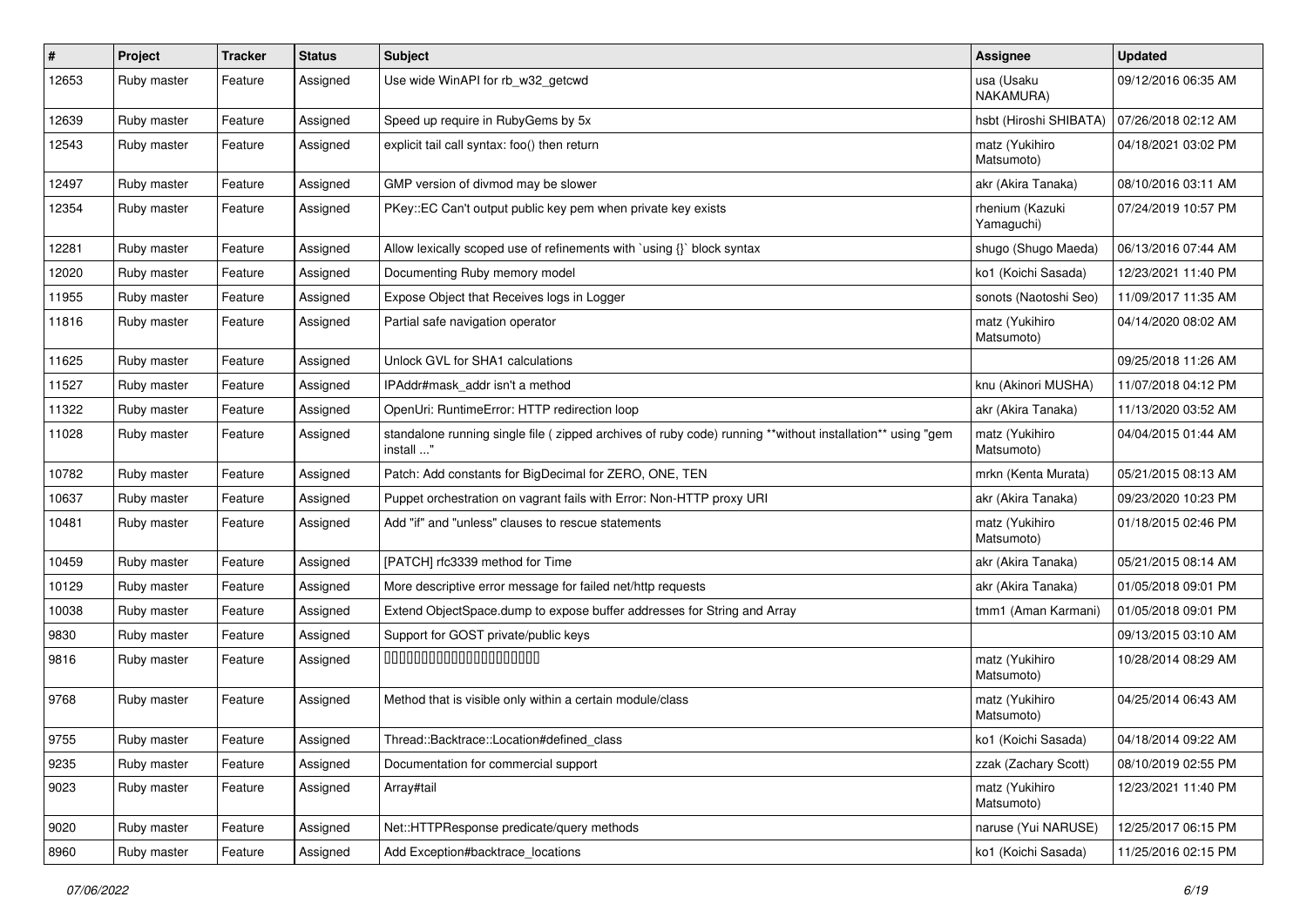| $\pmb{\#}$ | Project     | <b>Tracker</b> | <b>Status</b> | <b>Subject</b>                                                             | <b>Assignee</b>                       | <b>Updated</b>      |
|------------|-------------|----------------|---------------|----------------------------------------------------------------------------|---------------------------------------|---------------------|
| 8959       | Ruby master | Feature        | Assigned      | Allow top level prepend                                                    | nobu (Nobuyoshi<br>Nakada)            | 10/16/2013 03:22 AM |
| 8948       | Ruby master | Feature        | Assigned      | Frozen regex                                                               | matz (Yukihiro<br>Matsumoto)          | 12/20/2020 07:15 PM |
| 8850       | Ruby master | Feature        | Assigned      | Convert Rational to decimal string                                         | matz (Yukihiro<br>Matsumoto)          | 12/25/2017 06:15 PM |
| 8839       | Ruby master | Feature        | Assigned      | Class and module should return the class or module that was opened         | matz (Yukihiro<br>Matsumoto)          | 12/28/2015 08:36 AM |
| 8678       | Ruby master | Feature        | Assigned      | Allow invalid string to work with regexp                                   | matz (Yukihiro<br>Matsumoto)          | 01/05/2018 09:00 PM |
| 8576       | Ruby master | Feature        | Assigned      | Add optimized method type for constant value methods                       | ko1 (Koichi Sasada)                   | 12/25/2017 06:15 PM |
| 8536       | Ruby master | Feature        | Assigned      | Implement is numeric? family of methods                                    | matz (Yukihiro<br>Matsumoto)          | 12/25/2017 06:15 PM |
| 8460       | Ruby master | Feature        | Assigned      | PATCH: optparse: add keep unknown option                                   | nobu (Nobuyoshi<br>Nakada)            | 05/27/2021 10:07 PM |
| 8295       | Ruby master | Feature        | Assigned      | Float I Rational 0000000000000 BigDecimal 0000000                          | mrkn (Kenta Murata)                   | 12/25/2017 06:15 PM |
| 8271       | Ruby master | Feature        | Assigned      | Proposal for moving to a more visible, formal process for feature requests | matz (Yukihiro<br>Matsumoto)          | 12/23/2021 11:40 PM |
| 8263       | Ruby master | Feature        | Assigned      | Support discovering yield state of individual Fibers                       | ko1 (Koichi Sasada)                   | 12/23/2021 11:40 PM |
| 8164       | Ruby master | Feature        | Assigned      | Public/Private                                                             | matz (Yukihiro<br>Matsumoto)          | 12/10/2020 08:50 AM |
| 8126       | Ruby master | Feature        | Assigned      | OpenSSL::SSL::SSLSocket does not define #recv and #send messages           | rhenium (Kazuki<br>Yamaguchi)         | 08/08/2019 11:05 PM |
| 8083       | Ruby master | Feature        | Assigned      | Exit status is limited to one-byte values which is invalid for Windows     | cruby-windows                         | 03/14/2013 08:26 PM |
| 8047       | Ruby master | Feature        | Assigned      | IPAddr makes host address with netmask                                     | knu (Akinori MUSHA)                   | 01/05/2018 09:00 PM |
| 8042       | Ruby master | Feature        | Assigned      | Add Addrinfo#socket to create a socket that is not connected or bound      | matz (Yukihiro<br>Matsumoto)          | 12/25/2017 06:15 PM |
| 8016       | Ruby master | Feature        | Assigned      | Alias FILE and LINE as methods                                             | matz (Yukihiro<br>Matsumoto)          | 12/25/2017 06:15 PM |
| 7739       | Ruby master | Feature        | Assigned      | Define Hash#  as Hash#reverse_merge in Rails                               | matz (Yukihiro<br>Matsumoto)          | 12/25/2017 06:15 PM |
| 7644       | Ruby master | Feature        | Assigned      | In refinements, change "using" keyword to a less generic word.             | matz (Yukihiro<br>Matsumoto)          | 12/10/2020 08:49 AM |
| 7580       | Ruby master | Feature        | Assigned      | Range translation                                                          | matz (Yukihiro<br>Matsumoto)          | 06/11/2018 09:51 AM |
| 7532       | Ruby master | Feature        | Assigned      | Hardcoded compiler location                                                | nobu (Nobuyoshi<br>Nakada)            | 12/25/2017 06:15 PM |
| 7518       | Ruby master | Feature        | Assigned      | Fiddle::Pointer#to str and Fiddle::Pointer#to int should be removed        | tenderlovemaking<br>(Aaron Patterson) | 08/15/2013 04:56 AM |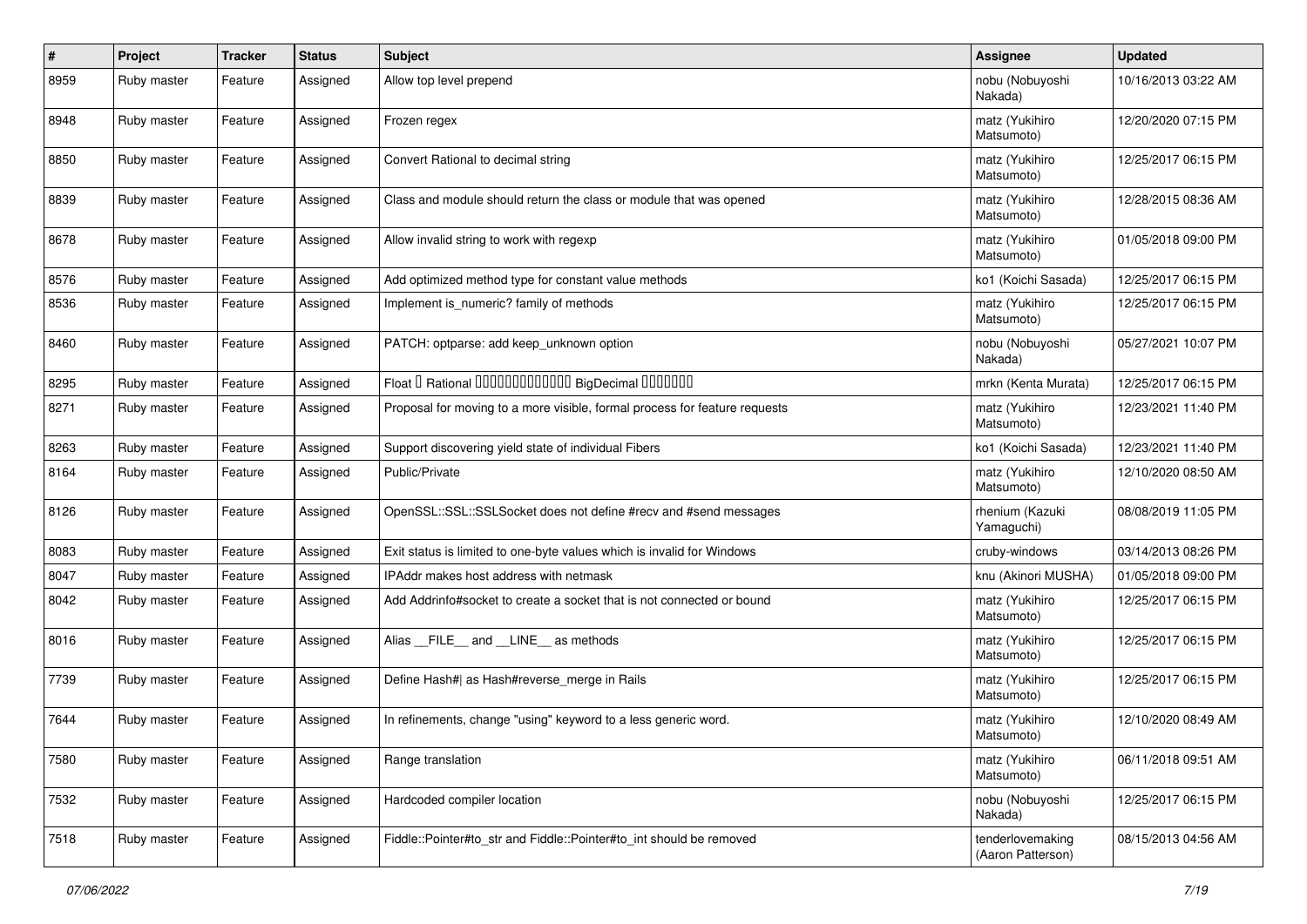| #    | Project     | <b>Tracker</b> | <b>Status</b> | Subject                                                                                                          | <b>Assignee</b>                       | <b>Updated</b>      |
|------|-------------|----------------|---------------|------------------------------------------------------------------------------------------------------------------|---------------------------------------|---------------------|
| 7503 | Ruby master | Feature        | Assigned      | make timeout.rb async-interrupt safe by default                                                                  | matz (Yukihiro<br>Matsumoto)          | 12/25/2017 06:15 PM |
| 7488 | Ruby master | Feature        | Assigned      | Receiving object_id in object creation probes                                                                    | tenderlovemaking<br>(Aaron Patterson) | 12/25/2017 06:15 PM |
| 7436 | Ruby master | Feature        | Assigned      | Allow for a "granularity" flag for backtrace_locations                                                           | matz (Yukihiro<br>Matsumoto)          | 12/25/2017 06:15 PM |
| 7412 | Ruby master | Feature        | Assigned      | Pathname#relative_path_from does not support mixed directory separators on windows                               | akr (Akira Tanaka)                    | 01/05/2018 09:00 PM |
| 7394 | Ruby master | Feature        | Assigned      | Enumerable#find ifnone parameter could be non-callable                                                           | nobu (Nobuyoshi<br>Nakada)            | 02/10/2021 09:32 AM |
| 7362 | Ruby master | Feature        | Assigned      | Adding Pathname#start_with?                                                                                      | akr (Akira Tanaka)                    | 12/25/2017 06:15 PM |
| 7349 | Ruby master | Feature        | Assigned      | Struct#inspect needs more meaningful output                                                                      | matz (Yukihiro<br>Matsumoto)          | 12/25/2017 06:15 PM |
| 7321 | Ruby master | Feature        | Assigned      | Newton.#nsolve 00 2 0000000000                                                                                   | mrkn (Kenta Murata)                   | 12/25/2017 06:15 PM |
| 7314 | Ruby master | Feature        | Assigned      | Convert Proc to Lambda doesn't work in MRI                                                                       | matz (Yukihiro<br>Matsumoto)          | 05/21/2016 09:15 AM |
| 7148 | Ruby master | Feature        | Assigned      | Improved Tempfile w/o DelegateClass                                                                              | Glass_saga (Masaki<br>Matsushita)     | 03/27/2019 09:51 AM |
| 7132 | Ruby master | Feature        | Assigned      | Alternation between named / ordered method arguments and aliases for method arguments.                           | matz (Yukihiro<br>Matsumoto)          | 12/25/2017 06:15 PM |
| 7121 | Ruby master | Feature        | Assigned      | Extending the use of `require'                                                                                   | matz (Yukihiro<br>Matsumoto)          | 12/25/2017 06:15 PM |
| 7087 | Ruby master | Feature        | Assigned      | :ConditionVariable#wait does not work with Monitor because Monitor#sleep does not exist                          | matz (Yukihiro<br>Matsumoto)          | 12/25/2017 06:15 PM |
| 7086 | Ruby master | Feature        | Assigned      | Condition Variable#wait has meaningless return value                                                             | kosaki (Motohiro<br><b>KOSAKI)</b>    | 12/25/2017 06:15 PM |
| 6973 | Ruby master | Feature        | Assigned      | Add an #integral? method to Numeric to test for whole-number values                                              | mrkn (Kenta Murata)                   | 12/25/2017 06:15 PM |
| 6857 | Ruby master | Feature        | Assigned      | bigdecimal/math BigMath.E/BigMath.exp R. P. Feynman inspired optimization                                        | mrkn (Kenta Murata)                   | 12/25/2017 06:15 PM |
| 6842 | Ruby master | Feature        | Assigned      | Add Optional Arguments to String#strip                                                                           | matz (Yukihiro<br>Matsumoto)          | 08/24/2016 05:50 AM |
| 6841 | Ruby master | Feature        | Assigned      | Shorthand for Assigning Return Value of Method to Self                                                           | matz (Yukihiro<br>Matsumoto)          | 12/10/2020 08:53 AM |
| 6811 | Ruby master | Feature        | Assigned      | File, Dir and FileUtils should have bang-versions of singleton methods that fails silently                       | matz (Yukihiro<br>Matsumoto)          | 12/25/2017 06:15 PM |
| 6810 | Ruby master | Feature        | Assigned      | module A::B; end` is not equivalent to `module A; module B; end; end` with respect to constant lookup<br>(scope) | matz (Yukihiro<br>Matsumoto)          | 12/10/2020 09:22 AM |
| 6802 | Ruby master | Feature        | Assigned      | String#scan should have equivalent yielding MatchData                                                            | matz (Yukihiro<br>Matsumoto)          | 12/25/2017 06:15 PM |
| 6769 | Ruby master | Feature        | Assigned      | rbinstall.rb: install both src and batch files separetely                                                        | nobu (Nobuyoshi<br>Nakada)            | 10/30/2015 12:38 PM |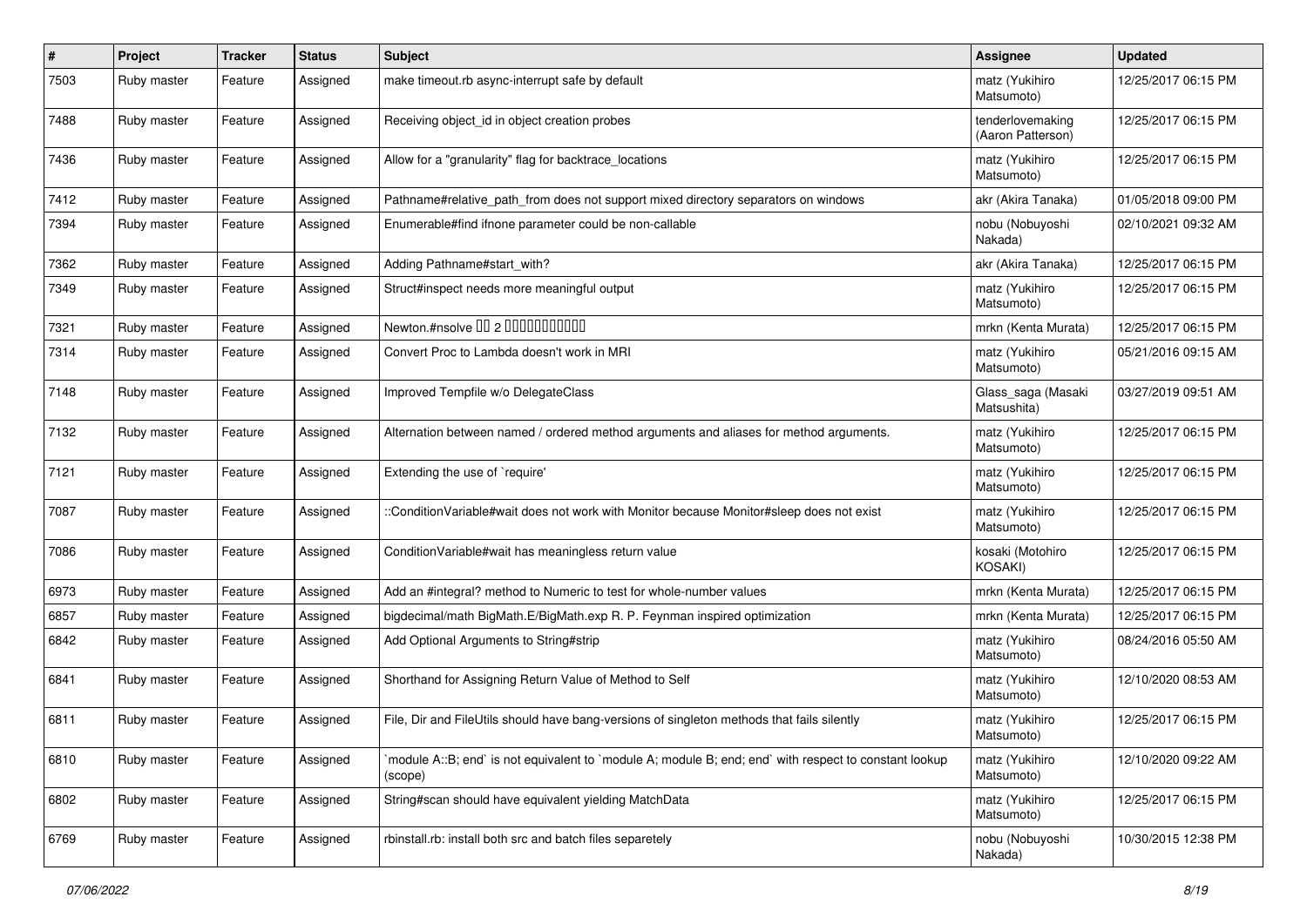| $\pmb{\#}$ | Project     | <b>Tracker</b> | <b>Status</b> | Subject                                                                     | <b>Assignee</b>              | <b>Updated</b>      |
|------------|-------------|----------------|---------------|-----------------------------------------------------------------------------|------------------------------|---------------------|
| 6695       | Ruby master | Feature        | Assigned      | Configuration for Thread/Fiber creation                                     | ko1 (Koichi Sasada)          | 12/25/2017 06:15 PM |
| 6694       | Ruby master | Feature        | Assigned      | Thread.new without block.                                                   | ko1 (Koichi Sasada)          | 12/25/2017 06:15 PM |
| 6682       | Ruby master | Feature        | Assigned      | Add a method to return an instance attached by a singleton class            | shyouhei (Shyouhei<br>Urabe) | 12/25/2017 06:15 PM |
| 6671       | Ruby master | Feature        | Assigned      | File.split_all and File.split_root                                          | matz (Yukihiro<br>Matsumoto) | 12/25/2017 06:15 PM |
| 6648       | Ruby master | Feature        | Assigned      | Provide a standard API for retrieving all command-line flags passed to Ruby | matz (Yukihiro<br>Matsumoto) | 12/25/2017 06:15 PM |
| 6613       | Ruby master | Feature        | Assigned      | VT_RECORD, IRecordInfo Support in WIN32OLE                                  | suke (Masaki Suketa)         | 12/25/2017 06:15 PM |
| 6611       | Ruby master | Feature        | Assigned      | Comments requested on implementation of set parse func                      | matz (Yukihiro<br>Matsumoto) | 12/25/2017 06:15 PM |
| 6596       | Ruby master | Feature        | Assigned      | New method `Array#indexes`                                                  | matz (Yukihiro<br>Matsumoto) | 07/29/2020 01:41 AM |
| 6594       | Ruby master | Feature        | Assigned      | <b>Integrated Functor</b>                                                   | matz (Yukihiro<br>Matsumoto) | 12/10/2020 08:53 AM |
| 6590       | Ruby master | Feature        | Assigned      | Dealing with bigdecimal, etc gems in JRuby                                  | hsbt (Hiroshi SHIBATA)       | 05/15/2019 08:33 PM |
| 6452       | Ruby master | Feature        | Assigned      | Allow extend to override class methods                                      | matz (Yukihiro<br>Matsumoto) | 12/10/2020 08:53 AM |
| 6445       | Ruby master | Feature        | Assigned      | request for default length/position on string index                         | matz (Yukihiro<br>Matsumoto) | 12/25/2017 06:15 PM |
| 6413       | Ruby master | Feature        | Assigned      | Make Dir.entries default to Dir.entries(Dir.pwd)                            | matz (Yukihiro<br>Matsumoto) | 12/25/2017 06:15 PM |
| 6376       | Ruby master | Feature        | Assigned      | Feature lookup and checking if feature is loaded                            | matz (Yukihiro<br>Matsumoto) | 12/25/2017 06:15 PM |
| 6354       | Ruby master | Feature        | Assigned      | Remove escape (break/return/redo/next support) from class/module scope      | matz (Yukihiro<br>Matsumoto) | 12/25/2017 06:15 PM |
| 6337       | Ruby master | Feature        | Assigned      | FileUtils#sync                                                              | matz (Yukihiro<br>Matsumoto) | 12/25/2017 06:15 PM |
| 6317       | Ruby master | Feature        | Assigned      |                                                                             | matz (Yukihiro<br>Matsumoto) | 12/25/2017 06:15 PM |
| 6309       | Ruby master | Feature        | Assigned      | Add a reference queue for weak references                                   | matz (Yukihiro<br>Matsumoto) | 08/23/2020 09:07 PM |
| 6308       | Ruby master | Feature        | Assigned      | Eliminate delegation from WeakRef                                           | matz (Yukihiro<br>Matsumoto) | 12/23/2021 11:40 PM |
| 6293       | Ruby master | Feature        | Assigned      | new queue / blocking queues                                                 | matz (Yukihiro<br>Matsumoto) | 12/25/2017 06:15 PM |
| 6277       | Ruby master | Feature        | Assigned      | Hash#convert_key                                                            | matz (Yukihiro<br>Matsumoto) | 12/25/2017 06:15 PM |
| 6265       | Ruby master | Feature        | Assigned      | Remove 'useless' 'concatenation' syntax                                     | naruse (Yui NARUSE)          | 08/10/2016 02:36 AM |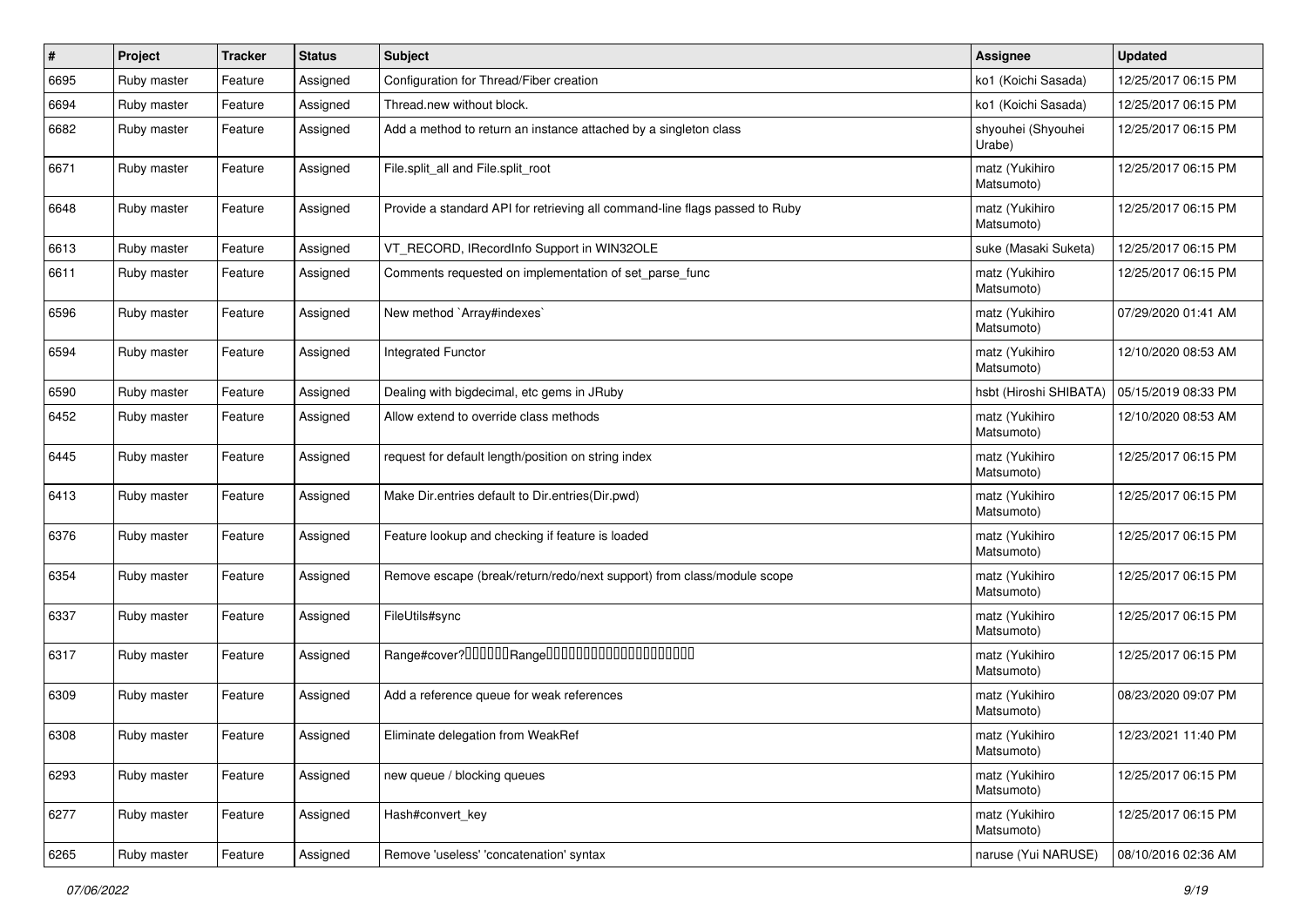| #    | Project     | <b>Tracker</b> | <b>Status</b> | Subject                                                            | <b>Assignee</b>              | <b>Updated</b>      |
|------|-------------|----------------|---------------|--------------------------------------------------------------------|------------------------------|---------------------|
| 6133 | Ruby master | Feature        | Assigned      | SSLSocketlshutdownlllllll                                          |                              | 09/13/2015 03:22 AM |
| 6047 | Ruby master | Feature        | Assigned      | read_all: Grow buffer exponentially in generic case                |                              | 09/13/2015 03:19 AM |
| 6012 | Ruby master | Feature        | Assigned      | Proc#source location also return the column                        | nobu (Nobuyoshi<br>Nakada)   | 02/12/2019 07:49 AM |
| 5970 | Ruby master | Feature        | Assigned      | Add Enumerable#join with same semantics as Array#join              | matz (Yukihiro<br>Matsumoto) | 12/25/2017 06:15 PM |
| 5945 | Ruby master | Feature        | Assigned      | Add the ability to mark a at_exit as process-local.                | matz (Yukihiro<br>Matsumoto) | 10/10/2018 08:29 AM |
| 5825 | Ruby master | Feature        | Assigned      | Sweet instance var assignment in the object initializer            | matz (Yukihiro<br>Matsumoto) | 12/10/2020 08:53 AM |
| 5781 | Ruby master | Feature        | Assigned      | Query attributes (attribute methods ending in `?` mark)            | matz (Yukihiro<br>Matsumoto) | 01/10/2020 06:34 AM |
| 5764 | Ruby master | Feature        | Assigned      | Net::HTTP should assume HTTP/0.9 on unexpected responses           | naruse (Yui NARUSE)          | 07/15/2019 05:06 PM |
| 5749 | Ruby master | Feature        | Assigned      | new method String#match_all needed                                 | matz (Yukihiro<br>Matsumoto) | 12/25/2017 06:15 PM |
| 5741 | Ruby master | Feature        | Assigned      | Secure Erasure of Passwords                                        | matz (Yukihiro<br>Matsumoto) | 12/25/2017 06:15 PM |
| 5654 | Ruby master | Feature        | Assigned      | Introduce global lock to avoid concurrent require                  | nahi (Hiroshi<br>Nakamura)   | 12/25/2017 06:15 PM |
| 5643 | Ruby master | Feature        | Assigned      | require/load options and binding option                            | matz (Yukihiro<br>Matsumoto) | 12/25/2017 06:15 PM |
| 5617 | Ruby master | Feature        | Assigned      | Allow install RubyGems into dediceted directory                    | hsbt (Hiroshi SHIBATA)       | 05/16/2018 09:15 AM |
| 5582 | Ruby master | Feature        | Assigned      | Allow clone of singleton methods on a BasicObject                  | matz (Yukihiro<br>Matsumoto) | 12/25/2017 06:15 PM |
| 5558 | Ruby master | Feature        | Assigned      | String#% strange arity errors                                      | matz (Yukihiro<br>Matsumoto) | 12/25/2017 06:15 PM |
| 5461 | Ruby master | Feature        | Assigned      | Add pipelining to Net::HTTP                                        | naruse (Yui NARUSE)          | 12/25/2017 06:15 PM |
| 5456 | Ruby master | Feature        | Assigned      | kernel#syscall() should be removed.                                | matz (Yukihiro<br>Matsumoto) | 12/10/2020 08:46 AM |
| 5445 | Ruby master | Feature        | Assigned      | Need RUBYOPT -r before ARGV -r                                     | matz (Yukihiro<br>Matsumoto) | 12/25/2017 06:15 PM |
| 5434 | Ruby master | Feature        | Assigned      | Allow per-class whitelisting of methods safe to expose through DRb | seki (Masatoshi Seki)        | 12/25/2017 06:15 PM |
| 5389 | Ruby master | Feature        | Assigned      | New method Enumerator#iterate                                      | matz (Yukihiro<br>Matsumoto) | 12/25/2017 06:15 PM |
| 5310 | Ruby master | Feature        | Assigned      | Integral objects                                                   | mrkn (Kenta Murata)          | 12/25/2017 06:15 PM |
| 5133 | Ruby master | Feature        | Assigned      | Array#unzip as an alias of Array#transpose                         | mrkn (Kenta Murata)          | 12/25/2017 06:15 PM |
| 5129 | Ruby master | Feature        | Assigned      | Create a core class "FileArray" and make "ARGF" its instance       | matz (Yukihiro<br>Matsumoto) | 01/23/2018 02:02 PM |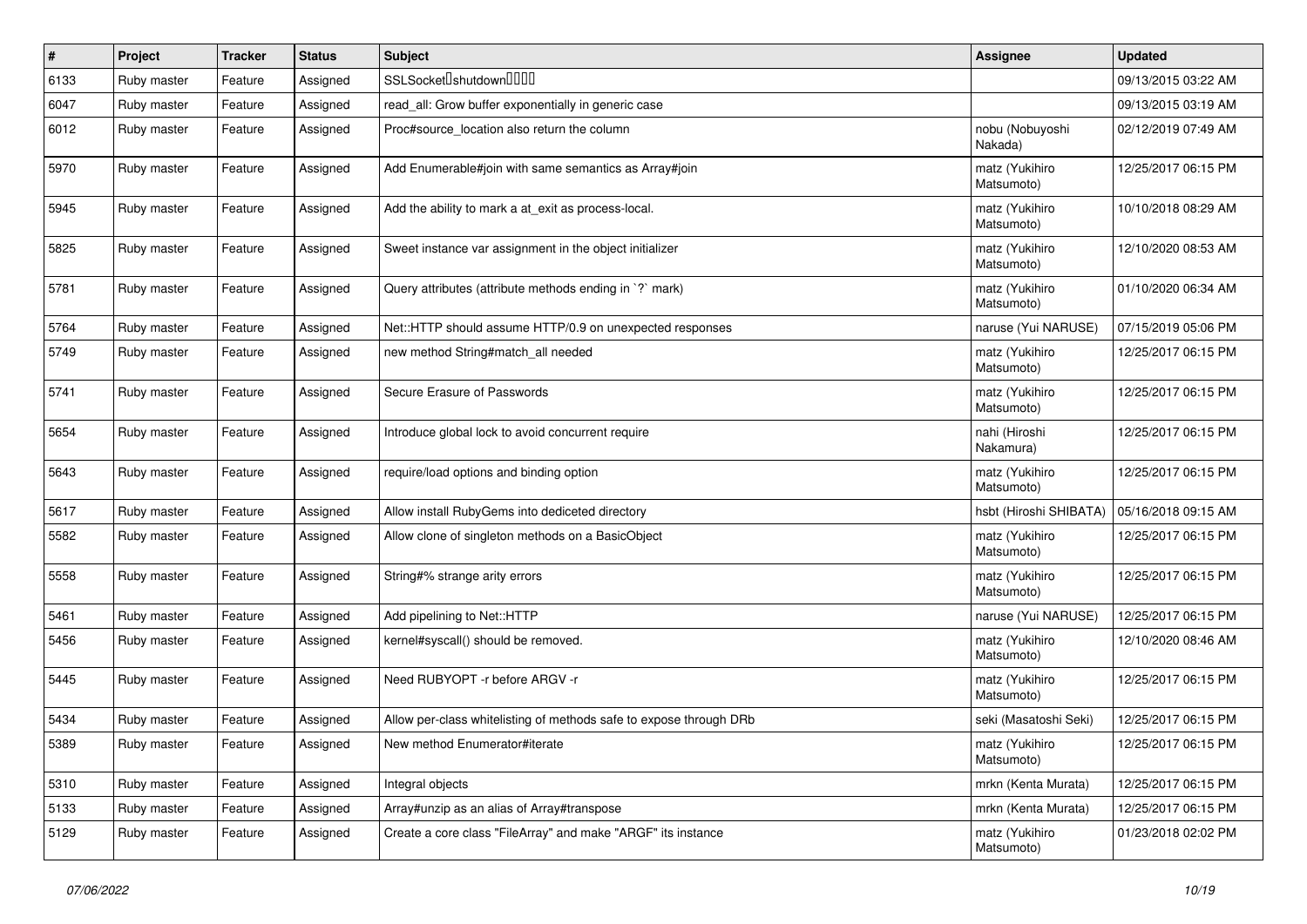| $\pmb{\#}$ | Project     | <b>Tracker</b> | <b>Status</b> | <b>Subject</b>                                                                        | <b>Assignee</b>                   | <b>Updated</b>      |
|------------|-------------|----------------|---------------|---------------------------------------------------------------------------------------|-----------------------------------|---------------------|
| 5064       | Ruby master | Feature        | Assigned      | HTTP user-agent class                                                                 | matz (Yukihiro<br>Matsumoto)      | 12/25/2017 06:15 PM |
| 5007       | Ruby master | Feature        | Assigned      | Proc#call_under: Unifying instance_eval and instance_exec                             | matz (Yukihiro<br>Matsumoto)      | 04/19/2018 07:57 AM |
| 4924       | Ruby master | Feature        | Assigned      | mkmf have header fails with C++ headers                                               | nobu (Nobuyoshi<br>Nakada)        | 12/25/2017 06:15 PM |
| 4831       | Ruby master | Feature        | Assigned      | Integer#prime_factors                                                                 | yugui (Yuki Sonoda)               | 01/23/2018 08:09 AM |
| 4824       | Ruby master | Feature        | Assigned      | Provide method Kernel#executed?                                                       | matz (Yukihiro<br>Matsumoto)      | 03/05/2018 04:57 AM |
| 4818       | Ruby master | Feature        | Assigned      | Add method marshalable?                                                               | matz (Yukihiro<br>Matsumoto)      | 12/25/2017 06:15 PM |
| 4592       | Ruby master | Feature        | Assigned      | Tempfile0000000                                                                       | matz (Yukihiro<br>Matsumoto)      | 12/25/2017 06:14 PM |
| 4539       | Ruby master | Feature        | Assigned      | Array#zip_with                                                                        | matz (Yukihiro<br>Matsumoto)      | 11/28/2019 08:23 AM |
| 4521       | Ruby master | Feature        | Assigned      | NoMethodError#message may take very long to execute                                   | matz (Yukihiro<br>Matsumoto)      | 12/25/2017 06:14 PM |
| 4514       | Ruby master | Feature        | Assigned      | #deep_clone and #deep_dup for Objects                                                 | matz (Yukihiro<br>Matsumoto)      | 12/25/2017 06:14 PM |
| 4464       | Ruby master | Feature        | Assigned      | [PATCH] add Fcntl::Flock object for easier use of POSIX file locks                    | kosaki (Motohiro<br>KOSAKI)       | 12/25/2017 06:14 PM |
| 4247       | Ruby master | Feature        | Assigned      | New features for Array#sample, Array#choice                                           | mame (Yusuke Endoh)               | 12/25/2017 06:14 PM |
| 3953       | Ruby master | Feature        | Assigned      | TCPSocket / UDPSocket do not accept IPAddr objects.                                   | knu (Akinori MUSHA)               | 12/25/2017 06:14 PM |
| 3731       | Ruby master | Feature        | Assigned      | Easier Embedding API for Ruby                                                         | ko1 (Koichi Sasada)               | 12/25/2017 06:14 PM |
| 3608       | Ruby master | Feature        | Assigned      | Enhancing Pathname#each_child to be lazy                                              | akr (Akira Tanaka)                | 12/25/2017 06:14 PM |
| 2631       | Ruby master | Feature        | Assigned      | Allow IO#reopen to take a block                                                       | Glass_saga (Masaki<br>Matsushita) | 05/24/2018 01:22 PM |
| 2324       | Ruby master | Feature        | Assigned      | Dir instance methods for relative path                                                | nobu (Nobuyoshi<br>Nakada)        | 12/25/2017 05:58 PM |
| 2294       | Ruby master | Feature        | Assigned      | [PATCH] ruby_bind_stack() to embed Ruby in coroutine                                  | ko1 (Koichi Sasada)               | 01/05/2018 09:00 PM |
| 1644       | Ruby master | Feature        | Assigned      | recv on inherited socket wrapped in TCPSocket does not read data, on Windows          | cruby-windows                     | 12/10/2020 08:45 AM |
| 18371      | Ruby master | Misc           | Assigned      | Release branches (release information in general)                                     | naruse (Yui NARUSE)               | 03/23/2022 10:32 PM |
| 17720      | Ruby master | Misc           | Assigned      | Cirrus CI to check non-x86_64 architecture cases by own machines                      | jaruga (Jun Aruga)                | 09/26/2021 10:24 AM |
| 17662      | Ruby master | Misc           | Assigned      | The heredoc pattern used in tests does not syntax highlight correctly in many editors | nobu (Nobuyoshi<br>Nakada)        | 06/30/2021 12:54 PM |
| 17376      | Ruby master | Misc           | Assigned      | Reduce number of GitHub Actions                                                       | shyouhei (Shyouhei<br>Urabe)      | 12/10/2020 11:50 AM |
| 16805      | Ruby master | Misc           | Assigned      | Coroutine's license is unclear                                                        | ReiOdaira (Rei Odaira)            | 07/01/2021 10:09 PM |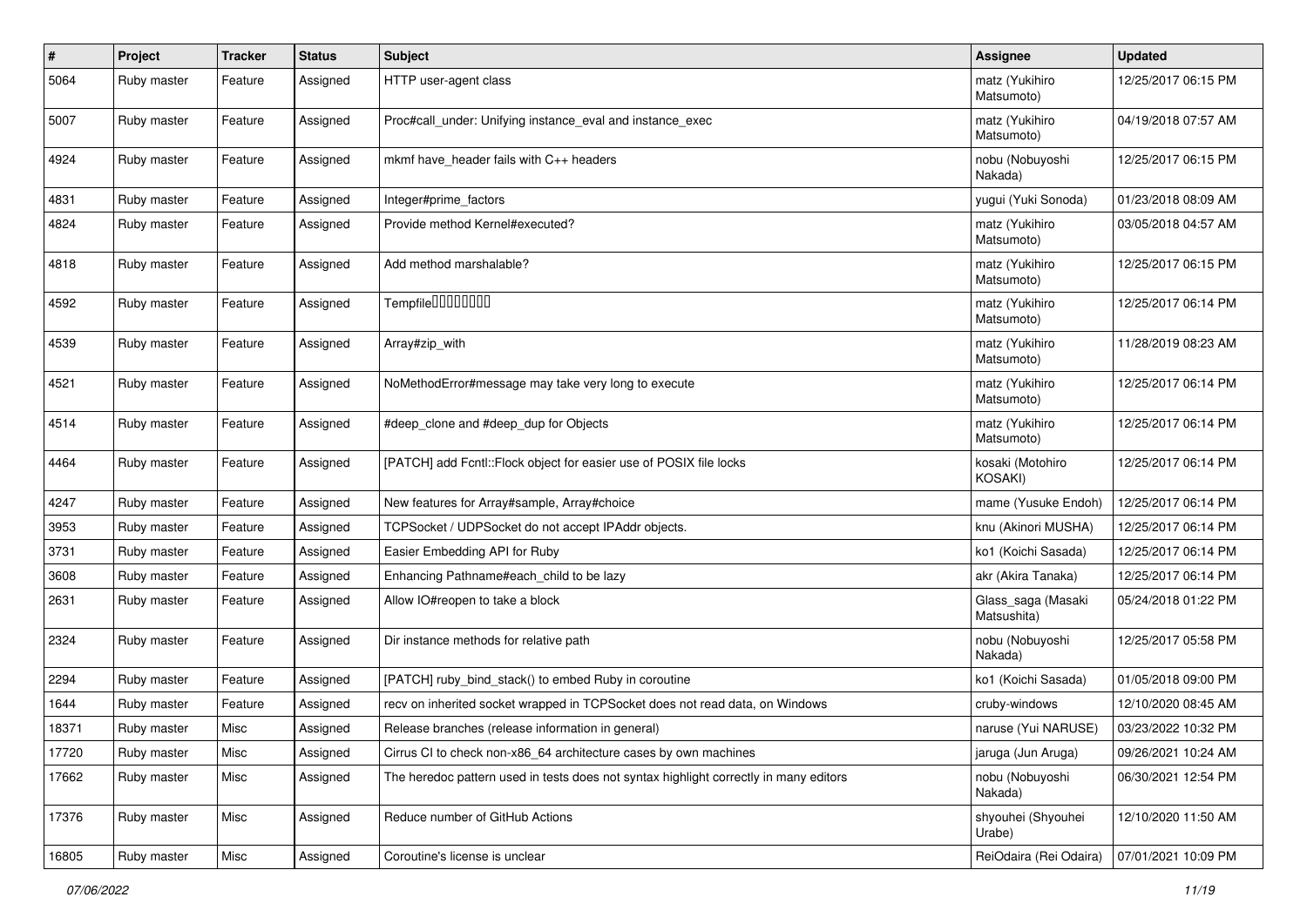| $\vert$ # | <b>Project</b> | <b>Tracker</b> | <b>Status</b> | <b>Subject</b>                                                                       | Assignee                        | <b>Updated</b>      |
|-----------|----------------|----------------|---------------|--------------------------------------------------------------------------------------|---------------------------------|---------------------|
| 16747     | Ruby master    | Misc           | Assigned      | Repository reorganization request                                                    | nobu (Nobuyoshi<br>Nakada)      | 05/22/2020 01:30 PM |
| 16630     | Ruby master    | Misc           | Assigned      | Deprecate pub/ruby/*snapshot* and use pub/ruby/snapshot/* instead                    | matz (Yukihiro<br>Matsumoto)    | 02/27/2020 09:52 AM |
| 16512     | Ruby master    | Misc           | Assigned      | Improving `www.ruby-lang.org` reference by merging with `rubyreferences.github.io`   | zverok (Victor<br>Shepelev)     | 02/01/2022 12:28 PM |
| 16124     | Ruby master    | Misc           | Assigned      | Let the transient heap belong to objspace                                            | ko1 (Koichi Sasada)             | 11/18/2019 08:48 AM |
| 16025     | Ruby master    | Misc           | Assigned      | 'st check for sizeof st index t' declared as array with a negative size (emscripten) | nobu (Nobuyoshi<br>Nakada)      | 07/30/2019 11:20 AM |
| 15806     | Ruby master    | Misc           | Assigned      | Explicitly initialise encodings on init to remove branches on encoding lookup        | nobu (Nobuyoshi<br>Nakada)      | 08/29/2019 04:29 AM |
| 15487     | Ruby master    | Misc           | Assigned      | Clarify default gems maintanance policy                                              | hsbt (Hiroshi SHIBATA)          | 12/30/2018 08:42 PM |
| 14917     | Ruby master    | Misc           | Assigned      | Add RDoc documents to tar ball                                                       | aycabta (aycabta)               | 07/21/2018 09:29 AM |
| 13622     | Ruby master    | Misc           | Assigned      | Documentation missing                                                                | stomar (Marcus<br>Stollsteimer) | 06/03/2017 07:27 AM |
| 12911     | Ruby master    | Misc           | Assigned      | Translate docs                                                                       |                                 | 11/24/2021 04:52 AM |
| 10791     | Ruby master    | Misc           | Assigned      | [PATCH 1/1] Remove unnecessary passing value from doc for Observable                 |                                 | 08/10/2018 10:51 AM |
| 10560     | Ruby master    | Misc           | Assigned      | confusion between $x=x+y$ , $x+=y$ , x.concat(y) and y.each{ z  $x<}$                | zzak (Zachary Scott)            | 01/05/2018 09:02 PM |
| 9136      | Ruby master    | Misc           | Assigned      | Deprecated Enumerator.new(object, method) bad for BasicObject                        | zzak (Zachary Scott)            | 11/23/2013 03:58 AM |
| 18899     | Ruby master    | <b>Bug</b>     | Open          | Inconsistent argument handling in IO#set encoding                                    |                                 | 07/06/2022 12:34 PM |
| 18896     | Ruby master    | Bug            | Open          | Shellwords.escape(nil) returns "empty" string                                        |                                 | 07/05/2022 07:51 PM |
| 18893     | Ruby master    | Bug            | Open          | Don't redefine memcpy(3)                                                             | shyouhei (Shyouhei<br>Urabe)    | 07/06/2022 12:26 AM |
| 18892     | Ruby master    | <b>Bug</b>     | Open          | ARGF lineno starts from 2 when the file has shebang                                  |                                 | 07/02/2022 06:11 AM |
| 18887     | Ruby master    | <b>Bug</b>     | Open          | documentation for protected methods                                                  |                                 | 06/29/2022 08:08 AM |
| 18886     | Ruby master    | Bug            | Open          | Struct aref and aset don't trigger any tracepoints.                                  | ko1 (Koichi Sasada)             | 06/29/2022 06:05 AM |
| 18883     | Ruby master    | <b>Bug</b>     | Open          | parse.y: trailing comma cannot coexist with star                                     |                                 | 06/28/2022 07:25 AM |
| 18880     | Ruby master    | Bug            | Open          | IO#sysread on Windows does not validate arguments                                    |                                 | 06/26/2022 04:26 PM |
| 18878     | Ruby master    | Bug            | Open          | parse.y: Foo::Bar {} is inconsistently rejected                                      |                                 | 06/28/2022 03:38 AM |
| 18842     | Ruby master    | Bug            | Open          | Ruby's Resolv library does not handle correctly the `NODATA` case                    |                                 | 06/19/2022 05:39 PM |
| 18837     | Ruby master    | Bug            | Open          | Not possible to evaluate expression with numbered parameters in it                   |                                 | 06/17/2022 12:48 PM |
| 18826     | Ruby master    | <b>Bug</b>     | Open          | Symbol#to_proc inconsistent, sometimes calls private methods                         |                                 | 06/16/2022 07:27 AM |
| 18818     | Ruby master    | Bug            | Open          | SEGV (Fiber scheduler?)                                                              | ioquatix (Samuel<br>Williams)   | 06/06/2022 06:31 PM |
| 18816     | Ruby master    | Bug            | Open          | Ractor segfaulting MacOS 12.4 (aarch64 / M1 processor)                               |                                 | 06/13/2022 01:46 PM |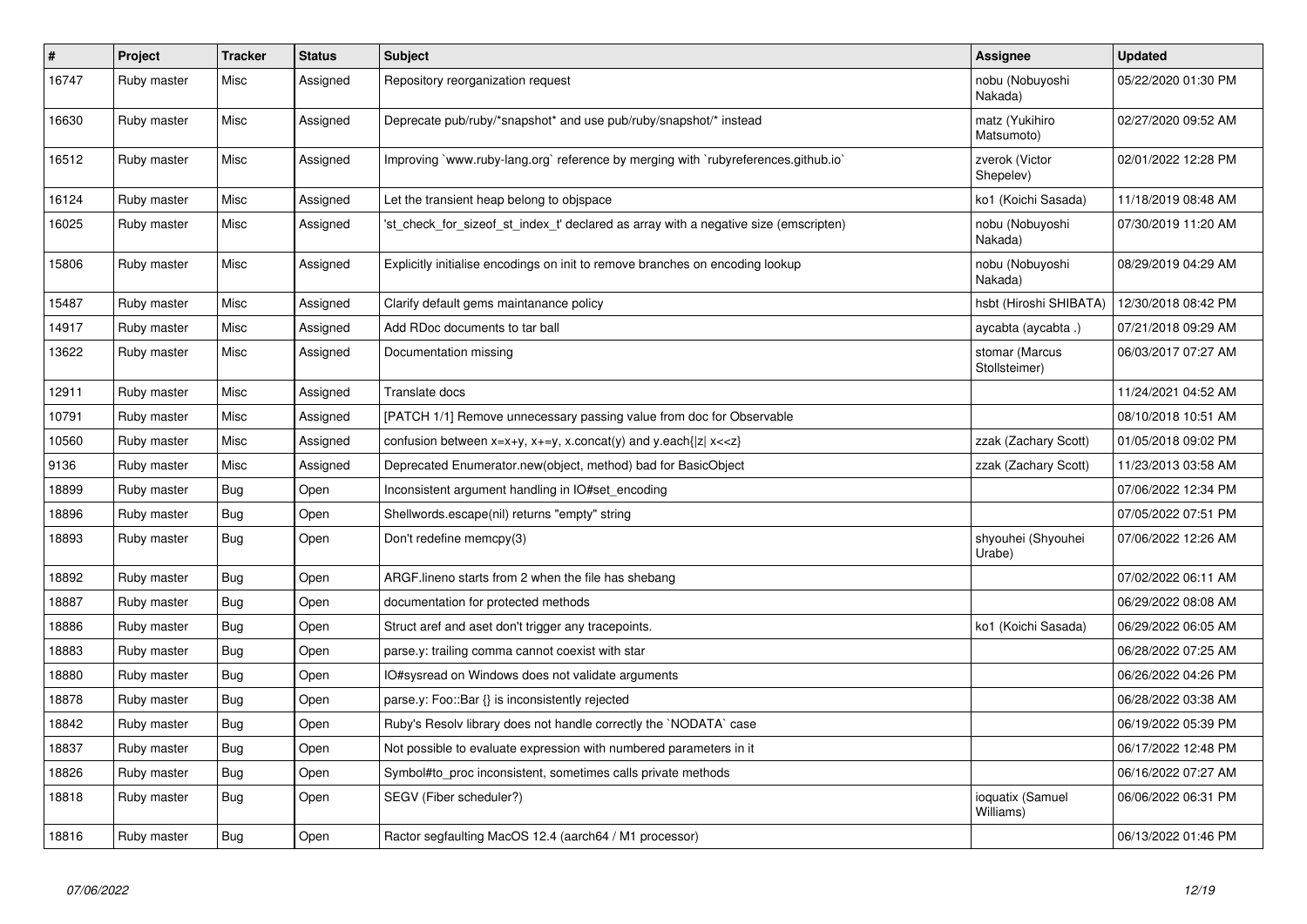| $\sharp$ | Project     | <b>Tracker</b> | <b>Status</b> | <b>Subject</b>                                                                                                     | Assignee                      | <b>Updated</b>      |
|----------|-------------|----------------|---------------|--------------------------------------------------------------------------------------------------------------------|-------------------------------|---------------------|
| 18810    | Ruby master | Bug            | Open          | Make `Kernel#p` interruptable.                                                                                     | ioquatix (Samuel<br>Williams) | 05/30/2022 12:44 AM |
| 18805    | Ruby master | Bug            | Open          | IO::Buffer is inconsistent when returning a string from an empty buffer                                            |                               | 05/25/2022 12:45 PM |
| 18804    | Ruby master | Bug            | Open          | Invalid line number for putnil instruction                                                                         |                               | 05/25/2022 09:22 AM |
| 18799    | Ruby master | Bug            | Open          | Refinement#import_methods vs attr_reader                                                                           |                               | 05/25/2022 06:50 AM |
| 18797    | Ruby master | Bug            | Open          | Third argument to Regexp.new is a bit broken                                                                       |                               | 05/23/2022 10:11 AM |
| 18796    | Ruby master | Bug            | Open          | GC compaction gets stuck on Mac OS when a debugger is attached                                                     |                               | 06/08/2022 08:25 AM |
| 18795    | Ruby master | Bug            | Open          | Verbose GC debug output with -DRGENGC_DEBUG=5 causes a crash                                                       |                               | 06/08/2022 08:24 AM |
| 18794    | Ruby master | Bug            | Open          | Windows - intermittent SEGV TestObjSpace#test_reachable_objects_during_iteration                                   |                               | 06/30/2022 11:13 PM |
| 18789    | Ruby master | Bug            | Open          | make test-bundled-gems failed after make install                                                                   |                               | 05/18/2022 01:01 AM |
| 18784    | Ruby master | Bug            | Open          | FileUtils.rm_f` and `FileUtils.rm_rf` should not mask exceptions                                                   |                               | 05/16/2022 09:04 AM |
| 18783    | Ruby master | Bug            | Open          | OptionParser should recognize "-" as an optional argument                                                          |                               | 05/19/2022 12:15 AM |
| 18782    | Ruby master | Bug            | Open          | Race conditions in autoload when loading the same feature with multiple threads.                                   |                               | 05/18/2022 09:22 PM |
| 18780    | Ruby master | Bug            | Open          | Incorrect binding receiver for C API rb_eval_string()                                                              |                               | 06/15/2022 12:14 AM |
| 18770    | Ruby master | Bug            | Open          | Inconsistent behavior of IO/StringIO's each methods when called with nil as a separator, limit and chomp:<br>true  |                               | 06/06/2022 05:38 PM |
| 18768    | Ruby master | Bug            | Open          | Inconsistent behavior of IO, StringIO and String each_line methods when return paragraph and chomp:<br>true passed |                               | 06/10/2022 03:46 PM |
| 18767    | Ruby master | Bug            | Open          | IO.foreach hangs up when passes limit=0                                                                            |                               | 06/18/2022 02:56 AM |
| 18764    | Ruby master | Bug            | Open          | Build Error when Using msys2-mingw64 and Ruby 3.2                                                                  |                               | 05/10/2022 06:48 AM |
| 18763    | Ruby master | Bug            | Open          | The configure option "--with-openssl-dir" has lower precedence than pkg-config                                     |                               | 05/11/2022 11:39 AM |
| 18760    | Ruby master | Bug            | Open          | Ractors vs "skynet" microbenchmark                                                                                 |                               | 05/02/2022 11:36 PM |
| 18759    | Ruby master | Bug            | Open          | snapshot-ruby_2_7: test failure on macos-12                                                                        |                               | 04/28/2022 12:18 AM |
| 18758    | Ruby master | Bug            | Open          | Ruby fails to build on M1 Mac when x86 Homebrew is installed                                                       |                               | 04/28/2022 03:19 PM |
| 18751    | Ruby master | Bug            | Open          | Regression on master for Method#== when comparing public with private method                                       |                               | 05/18/2022 01:27 AM |
| 18743    | Ruby master | Bug            | Open          | Enumerator#next / peek re-use each others stacktraces                                                              |                               | 04/19/2022 02:42 PM |
| 18740    | Ruby master | Bug            | Open          | Use of rightward assignment changes line number needed for line-targeted TracePoint                                |                               | 04/27/2022 09:56 AM |
| 18738    | Ruby master | Bug            | Open          | IRB can't recognize heredoc after words                                                                            |                               | 04/18/2022 12:00 AM |
| 18737    | Ruby master | Bug            | Open          | Windows 'require' is case independent                                                                              |                               | 04/22/2022 06:18 PM |
| 18733    | Ruby master | Bug            | Open          | Ruby GC problems cause performance issue with Ractor                                                               |                               | 04/15/2022 09:13 AM |
| 18731    | Ruby master | Bug            | Open          | Parallel test-all sometimes does not run at all some tests                                                         |                               | 04/23/2022 12:58 PM |
| 18686    | Ruby master | <b>Bug</b>     | Open          | Regexp supporting unexpected age properties in Ruby < 3.2                                                          |                               | 04/08/2022 06:52 PM |
| 18678    | Ruby master | Bug            | Open          | Crash on Mac - vm_call0_cfunc_with_frame                                                                           |                               | 05/26/2022 05:40 PM |
| 18674    | Ruby master | Bug            | Open          | Build failure `make up` with WSL2                                                                                  |                               | 04/01/2022 08:51 AM |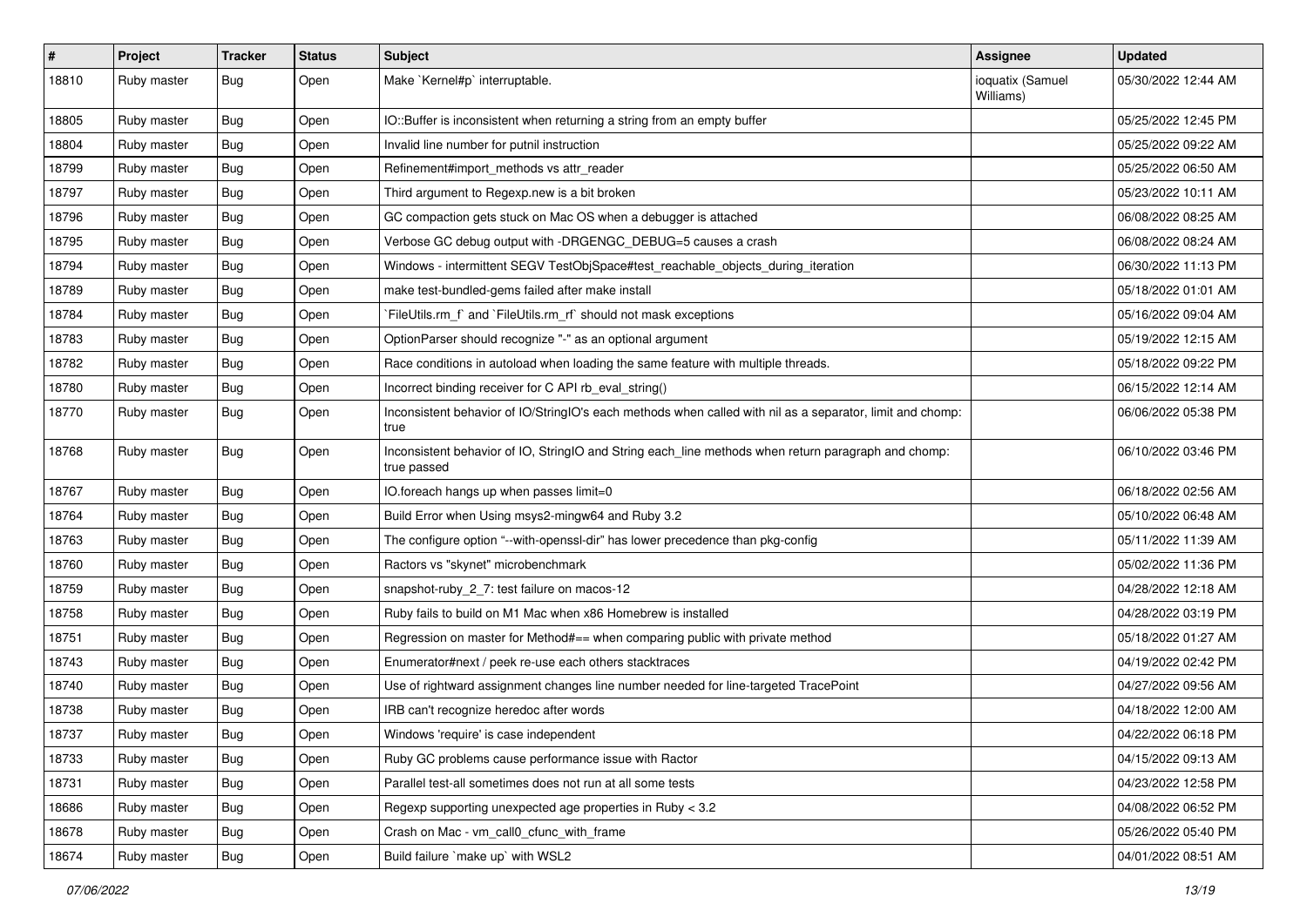| $\vert$ # | Project     | <b>Tracker</b> | <b>Status</b> | <b>Subject</b>                                                                                                          | Assignee                      | <b>Updated</b>      |
|-----------|-------------|----------------|---------------|-------------------------------------------------------------------------------------------------------------------------|-------------------------------|---------------------|
| 18666     | Ruby master | Bug            | Open          | No rule to make target 'yaml/yaml.h', needed by 'api.o'                                                                 | hsbt (Hiroshi SHIBATA)        | 03/29/2022 11:17 AM |
| 18661     | Ruby master | Bug            | Open          | Net::HTTP behavior changed between 2.6 and 3.1 on windows.                                                              |                               | 03/25/2022 01:57 PM |
| 18658     | Ruby master | Bug            | Open          | Need openssl 3 support for Ubuntu 22.04 (Ruby 2.7.x and 3.0.x)                                                          | rhenium (Kazuki<br>Yamaguchi) | 05/30/2022 08:06 PM |
| 18657     | Ruby master | Bug            | Open          | IRB raises exception when stdout is a pipe                                                                              |                               | 06/08/2022 03:34 PM |
| 18651     | Ruby master | Bug            | Open          | oob access in CP51932 -> CP50220 transcoder                                                                             | akr (Akira Tanaka)            | 03/23/2022 01:17 PM |
| 18623     | Ruby master | Bug            | Open          | make runnable' does not work                                                                                            | nobu (Nobuyoshi<br>Nakada)    | 03/16/2022 01:28 AM |
| 18622     | Ruby master | Bug            | Open          | const_get still looks in Object, while lexical constant lookup no longer does                                           |                               | 04/22/2022 11:26 AM |
| 18616     | Ruby master | Bug            | Open          | Error with clang(1) on MacOS due to _declspec()                                                                         |                               | 03/09/2022 10:50 AM |
| 18614     | Ruby master | Bug            | Open          | Error (busy loop) in<br>TestGemCommandsSetupCommand#test_destdir_flag_does_not_try_to_write_to_the_default_gem_hom<br>e | hsbt (Hiroshi SHIBATA)        | 03/17/2022 01:03 AM |
| 18608     | Ruby master | Bug            | Open          | require': cannot load such file -- ripper (LoadError) after `make distclean`                                            |                               | 05/27/2022 04:10 AM |
| 18605     | Ruby master | Bug            | Open          | Fails to run on (newer) 32bit Windows with ucrt                                                                         |                               | 04/01/2022 07:52 AM |
| 18601     | Ruby master | Bug            | Open          | Invalid byte sequences in Big5 encodings                                                                                | duerst (Martin Dürst)         | 02/23/2022 07:59 AM |
| 18580     | Ruby master | <b>Bug</b>     | Open          | Range#include? inconsistency for beginless String ranges                                                                |                               | 03/09/2022 10:22 PM |
| 18567     | Ruby master | Bug            | Open          | Depending on default gems in stdlib gems when not needed considered harmful                                             | hsbt (Hiroshi SHIBATA)        | 04/21/2022 04:45 PM |
| 18553     | Ruby master | Bug            | Open          | Memory leak on compiling method call with kwargs                                                                        | ko1 (Koichi Sasada)           | 03/23/2022 09:34 PM |
| 18518     | Ruby master | Bug            | Open          | NoMemoryError + [FATAL] failed to allocate memory for twice 1 << large                                                  |                               | 01/28/2022 01:40 PM |
| 18510     | Ruby master | Bug            | Open          | Unexpected waiting for console when starting ruby on windows                                                            |                               | 01/23/2022 02:53 PM |
| 18507     | Ruby master | Bug            | Open          | Incorrect target os detection in configure script                                                                       |                               | 01/25/2022 08:57 AM |
| 18506     | Ruby master | Bug            | Open          | make and make install rebuild items every time unnecessarily - sometimes causing races in parallel<br>installs          |                               | 01/21/2022 01:46 PM |
| 18492     | Ruby master | Bug            | Open          | rb_rescue2`inside `rb_protect` segfaults on Windows                                                                     |                               | 01/14/2022 03:17 PM |
| 18476     | Ruby master | Bug            | Open          | Call to require stuck forever after receiving EAGAIN on writev when running with zeus                                   |                               | 02/28/2022 02:55 PM |
| 18473     | Ruby master | Bug            | Open          | Raw data in Socket::Option#inspect on Amazon Linux 2                                                                    |                               | 01/11/2022 02:13 PM |
| 18472     | Ruby master | Bug            | Open          | rb_w32_map_errno is not found on Ruby-3.1.0                                                                             |                               | 01/13/2022 09:59 AM |
| 18457     | Ruby master | Bug            | Open          | ruby 2.7.5 fiddle/types.rb use uint32_t but fiddle/cparser.rb lacks uint32_t                                            |                               | 01/03/2022 01:00 PM |
| 18456     | Ruby master | Bug            | Open          | rdoc non-determinism: module includes can be added once or twice to generated .ri                                       |                               | 01/01/2022 11:16 PM |
| 18455     | Ruby master | <b>Bug</b>     | Open          | IO#close` has poor performance and difficult to understand semantics.                                                   |                               | 04/04/2022 02:02 AM |
| 18454     | Ruby master | <b>Bug</b>     | Open          | YJIT slowing down key Discourse benchmarks                                                                              |                               | 01/04/2022 08:45 AM |
| 18444     | Ruby master | <b>Bug</b>     | Open          | Trapped TSTP causes a locking deadlock in 3.0.3 onward                                                                  |                               | 05/26/2022 10:29 PM |
| 18435     | Ruby master | Bug            | Open          | Calling `protected` on ancestor method changes result of `instance_methods(false)`                                      |                               | 06/09/2022 10:23 AM |
| 18429     | Ruby master | Bug            | Open          | Configure ruby-3.0.3 on Solaris 10 Unknown keyword 'URL' in './ruby.tmp.pc'                                             |                               | 01/18/2022 09:15 PM |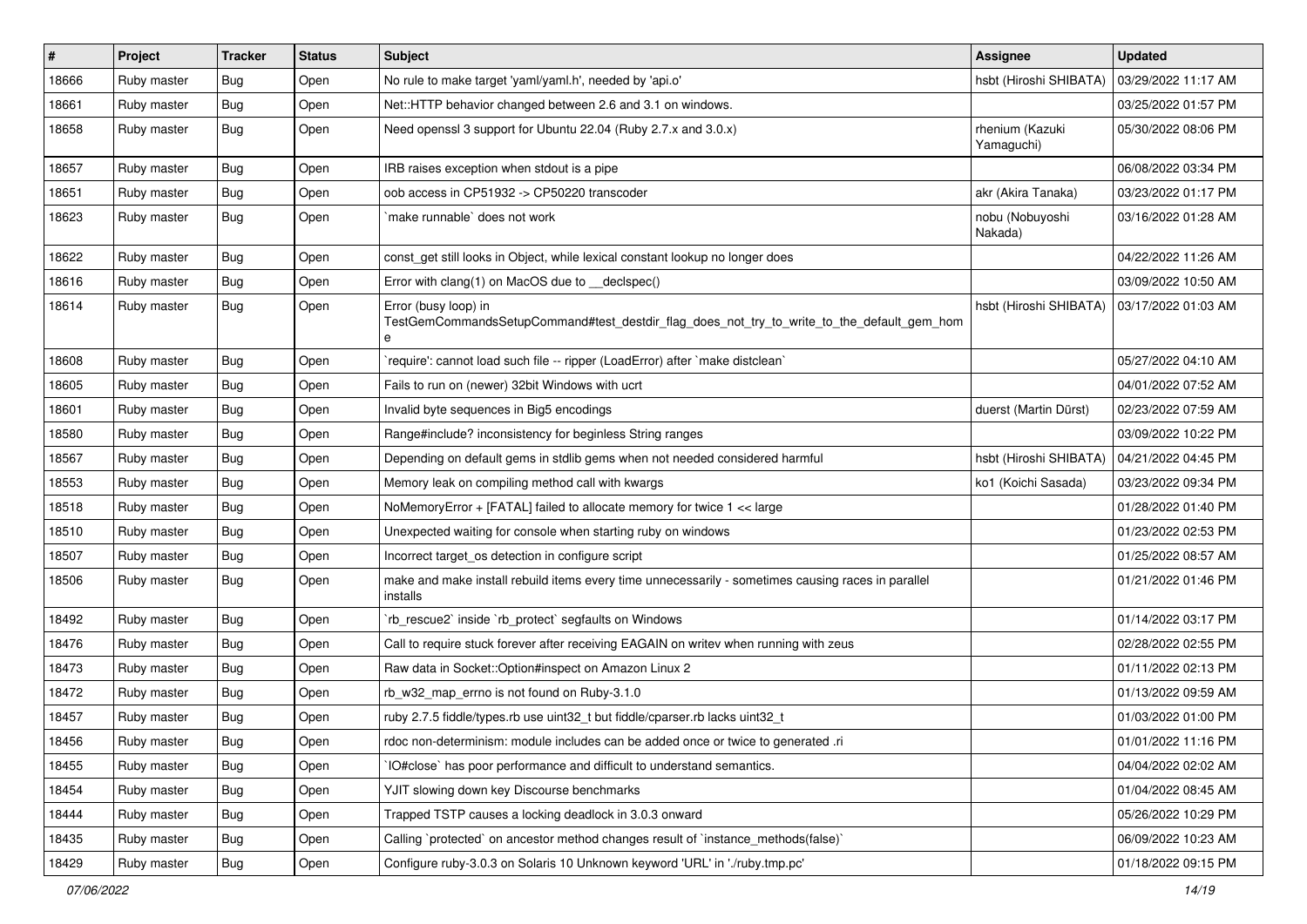| $\vert$ # | Project     | Tracker    | <b>Status</b> | Subject                                                                                                                 | Assignee                      | <b>Updated</b>      |
|-----------|-------------|------------|---------------|-------------------------------------------------------------------------------------------------------------------------|-------------------------------|---------------------|
| 18413     | Ruby master | Bug        | Open          | Segfault in `ripper/lexer.rb`                                                                                           |                               | 12/17/2021 04:49 PM |
| 18412     | Ruby master | Bug        | Open          | Segfault in test ractor.rb                                                                                              |                               | 12/17/2021 04:23 AM |
| 18396     | Ruby master | Bug        | Open          | An unexpected "hash value omission" syntax error when without parentheses call expr follows                             |                               | 03/29/2022 09:58 PM |
| 18393     | Ruby master | Bug        | Open          | TestReadline#test_interrupt_in_other_thread fails on armv7hl                                                            |                               | 12/07/2021 02:03 PM |
| 18380     | Ruby master | Bug        | Open          | TestAddressResolve#test_socket_getnameinfo_domain_blocking test failures                                                |                               | 12/21/2021 04:22 PM |
| 18379     | Ruby master | Bug        | Open          | [CI] Windows mingw/ucrt - test-all timeout failures                                                                     |                               | 12/02/2021 02:23 AM |
| 18359     | Ruby master | Bug        | Open          | [Windows MinGW] warning Please include winsock2.h before windows.h                                                      |                               | 11/23/2021 05:07 PM |
| 18338     | Ruby master | Bug        | Open          | Encoding.default_external = Encoding::UTF_16BE may add a wrongly-encoded string to<br>\$LOADED_FEATURES                 |                               | 11/15/2021 07:32 AM |
| 18286     | Ruby master | Bug        | Open          | Universal arm64/x86_84 binary built on an x86_64 machine segfaults/is killed on arm64                                   |                               | 05/26/2022 09:45 PM |
| 18281     | Ruby master | Bug        | Open          | Ruby 3.1.0: gem uninstall -alx fails to uninstall debug                                                                 |                               | 06/16/2022 01:08 AM |
| 18277     | Ruby master | Bug        | Open          | buffer error (Zlib::BufError) in Zlib::Deflate#deflate when using MJIT                                                  | k0kubun (Takashi<br>Kokubun)  | 01/05/2022 03:04 PM |
| 18269     | Ruby master | Bug        | Open          | trace_opt_not and trace_opt_regexpmatch2 insns are indistinguishable                                                    |                               | 11/12/2021 07:44 AM |
| 18258     | Ruby master | Bug        | Open          | Ractor shareable? can be slow and mutates internal object flags.                                                        | ko1 (Koichi Sasada)           | 10/21/2021 08:58 AM |
| 18257     | Ruby master | Bug        | Open          | rb_mRubyVMFrozenCore is broken by GC run                                                                                |                               | 02/10/2022 12:36 PM |
| 18255     | Ruby master | Bug        | Open          | ioctl zeroes the last buffer byte                                                                                       |                               | 10/25/2021 08:13 AM |
| 18247     | Ruby master | Bug        | Open          | weird results for `Array#slice` or `Array#[]` with argument of type `Enumerator::ArithmeticSequence`                    |                               | 03/30/2022 11:05 PM |
| 18186     | Ruby master | Bug        | Open          | SEGV with system command - MinGW?                                                                                       |                               | 09/22/2021 03:20 PM |
| 18152     | Ruby master | Bug        | Open          | Fix theoretical bug with signals + qsort                                                                                |                               | 09/08/2021 03:38 PM |
| 18144     | Ruby master | Bug        | Open          | Timeout not working while regular expression match is running                                                           |                               | 09/02/2021 07:08 AM |
| 18132     | Ruby master | Bug        | Open          | TODO: fix ccan/list thread safety                                                                                       |                               | 01/02/2022 08:22 AM |
| 18131     | Ruby master | Bug        | Open          | addr2line.c: Some inlined functions mistakenly shown                                                                    |                               | 08/24/2021 07:59 PM |
| 18129     | Ruby master | Bug        | Open          | Ractor-incompatible global variables can be accessed through alias                                                      |                               | 08/23/2021 10:08 PM |
| 18119     | Ruby master | Bug        | Open          | Ractor crashes when instantiating classes                                                                               | ko1 (Koichi Sasada)           | 09/14/2021 01:42 AM |
| 18080     | Ruby master | Bug        | Open          | Syntax error on one-line pattern matching                                                                               |                               | 08/18/2021 12:38 AM |
| 18073     | Ruby master | Bug        | Open          | test/ruby/test_jit.rb: "error: invalid use of '_builtin_va_arg_pack ()" on Ruby 2.7.4 on gcc 4.8.5                      |                               | 12/03/2021 03:04 PM |
| 18061     | Ruby master | Bug        | Open          | Execshield test: libruby.so.N.N.N: FAIL: property-note test because no .note.gnu.property section found                 |                               | 06/22/2022 07:58 AM |
| 18058     | Ruby master | Bug        | Open          | 3.1.0-dev with MJIT enabled Zlib::BufError during `gem install`                                                         | k0kubun (Takashi<br>Kokubun)  | 08/02/2021 08:31 PM |
| 18036     | Ruby master | <b>Bug</b> | Open          | Pthread fibers become invalid on fork - different from normal fibers.                                                   | ioquatix (Samuel<br>Williams) | 08/19/2021 07:05 AM |
| 18013     | Ruby master | Bug        | Open          | Unexpected results when mxiing negated character classes and case-folding                                               |                               | 06/29/2021 12:05 PM |
| 18012     | Ruby master | Bug        | Open          | Case-insensitive character classes can only match multiple code points when top-level character class is<br>not negated |                               | 06/29/2021 08:35 AM |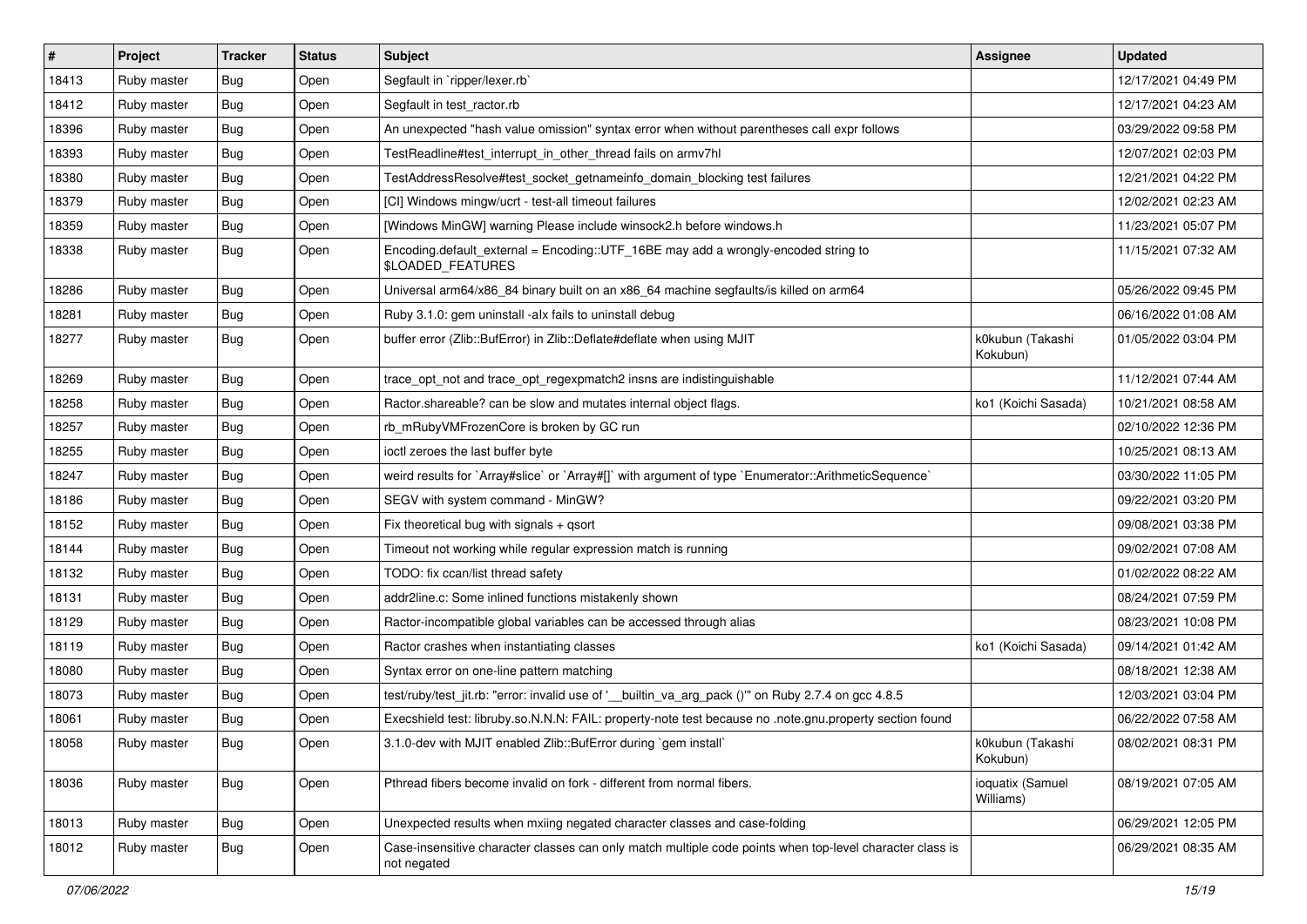| #     | Project     | <b>Tracker</b> | <b>Status</b> | <b>Subject</b>                                                                                                                    | <b>Assignee</b>              | <b>Updated</b>      |
|-------|-------------|----------------|---------------|-----------------------------------------------------------------------------------------------------------------------------------|------------------------------|---------------------|
| 18010 | Ruby master | Bug            | Open          | Character class with single character gets case-folded with following string                                                      |                              | 06/28/2021 09:30 AM |
| 18009 | Ruby master | Bug            | Open          | Regexps \w and \W with /i option and /u option produce inconsistent results under nested negation and<br>intersection             |                              | 06/28/2021 09:09 AM |
| 18002 | Ruby master | Bug            | Open          | s390x: Tests failing without LC_ALL env                                                                                           | jaruga (Jun Aruga)           | 07/12/2021 04:30 PM |
| 17999 | Ruby master | Bug            | Open          | TestMethod#test_zsuper intermittent timeout error on raspbian10-aarch64 CI                                                        |                              | 06/18/2021 01:33 AM |
| 17996 | Ruby master | Bug            | Open          | Cygwin: thread $+$ pipe behavior since Ruby 2.6                                                                                   | cruby-cygwin                 | 05/19/2022 08:20 AM |
| 17995 | Ruby master | Bug            | Open          | Slow down when mjit and Ractor are being used at same time                                                                        | k0kubun (Takashi<br>Kokubun) | 06/11/2022 04:02 AM |
| 17990 | Ruby master | Bug            | Open          | Inconsistent behavior of Regexp quantifiers over characters with complex case foldings                                            |                              | 06/15/2021 11:59 AM |
| 17989 | Ruby master | Bug            | Open          | Case insensitive Regexps do not handle characters with overlapping case foldings                                                  |                              | 06/15/2021 11:43 AM |
| 17931 | Ruby master | Bug            | Open          | Compile fails setup option nodynamic                                                                                              |                              | 07/07/2021 08:51 AM |
| 17926 | Ruby master | Bug            | Open          | spec/ruby/core/file/atime_spec.rb: a random failing test on Travis ppc64le                                                        |                              | 06/02/2021 04:35 PM |
| 17925 | Ruby master | Bug            | Open          | Pattern matching syntax using semicolon one-line                                                                                  |                              | 06/04/2021 03:08 PM |
| 17878 | Ruby master | Bug            | Open          | bootstraptest/test_ractor.rb:224 a random failing test with "The outgoing-port is already closed<br>(Ractor::ClosedError)"        |                              | 09/13/2021 01:10 PM |
| 17817 | Ruby master | Bug            | Open          | --jit outputs ./tmp/ ruby mjit *.h: No such file or directory on with TMP                                                         |                              | 04/22/2021 11:57 AM |
| 17799 | Ruby master | Bug            | Open          | Seg fault in rb_class_clear_method_cache                                                                                          |                              | 12/09/2021 05:39 AM |
| 17792 | Ruby master | Bug            | Open          | make notes and make test fail with Ruby3.0.1p64 RaspberryPI 4B Ubuntu 20.10 ARM64                                                 |                              | 05/23/2021 08:23 PM |
| 17774 | Ruby master | Bug            | Open          | Quantified empty group causes regex to fail                                                                                       |                              | 10/13/2021 04:43 PM |
| 17722 | Ruby master | Bug            | Open          | define_method with shareable results in "defined in a different Ractor"                                                           |                              | 08/24/2021 12:03 PM |
| 17680 | Ruby master | Bug            | Open          | tab completion no longer works on irb3.0                                                                                          |                              | 03/13/2021 08:06 AM |
| 17667 | Ruby master | Bug            | Open          | Module#name needs synchronization                                                                                                 | ko1 (Koichi Sasada)          | 03/02/2021 07:31 AM |
| 17646 | Ruby master | Bug            | Open          | Check for `__builtin_mul_overflow` with `long long` arguments                                                                     |                              | 02/19/2021 06:19 PM |
| 17624 | Ruby master | Bug            | Open          | Ractor.receive is not thread-safe                                                                                                 | ko1 (Koichi Sasada)          | 09/14/2021 01:40 AM |
| 17617 | Ruby master | Bug            | Open          | When a Ractor's incoming port is closed, Ractor.receive_if does not raise Ractor::ClosedError, but<br>instead blocks indefinitely | ko1 (Koichi Sasada)          | 09/14/2021 01:40 AM |
| 17543 | Ruby master | Bug            | Open          | Ractor isolation broken by `self` in shareable proc                                                                               | ko1 (Koichi Sasada)          | 01/29/2021 03:06 PM |
| 17531 | Ruby master | Bug            | Open          | did you mean' not Ractor friendly                                                                                                 | ko1 (Koichi Sasada)          | 01/29/2021 08:48 AM |
| 17513 | Ruby master | Bug            | Open          | Methods of shareable objects and UnboundMethods should be shareable                                                               | ko1 (Koichi Sasada)          | 01/06/2021 08:53 PM |
| 17506 | Ruby master | <b>Bug</b>     | Open          | Ractor isolation broken by ThreadGroup                                                                                            |                              | 01/03/2021 08:05 PM |
| 17420 | Ruby master | <b>Bug</b>     | Open          | Unsafe mutation of \$" when doing non-RubyGems require in Ractor                                                                  | ko1 (Koichi Sasada)          | 01/07/2021 01:23 PM |
| 17400 | Ruby master | <b>Bug</b>     | Open          | Incorrect character downcase for Greek Sigma                                                                                      | duerst (Martin Dürst)        | 12/17/2020 06:56 AM |
| 17383 | Ruby master | Bug            | Open          | 3.0 recursion memory speed issues                                                                                                 |                              | 12/09/2020 05:41 PM |
| 17373 | Ruby master | <b>Bug</b>     | Open          | Ruby 3.0 is slower at Discourse bench than Ruby 2.7                                                                               |                              | 01/04/2021 06:47 AM |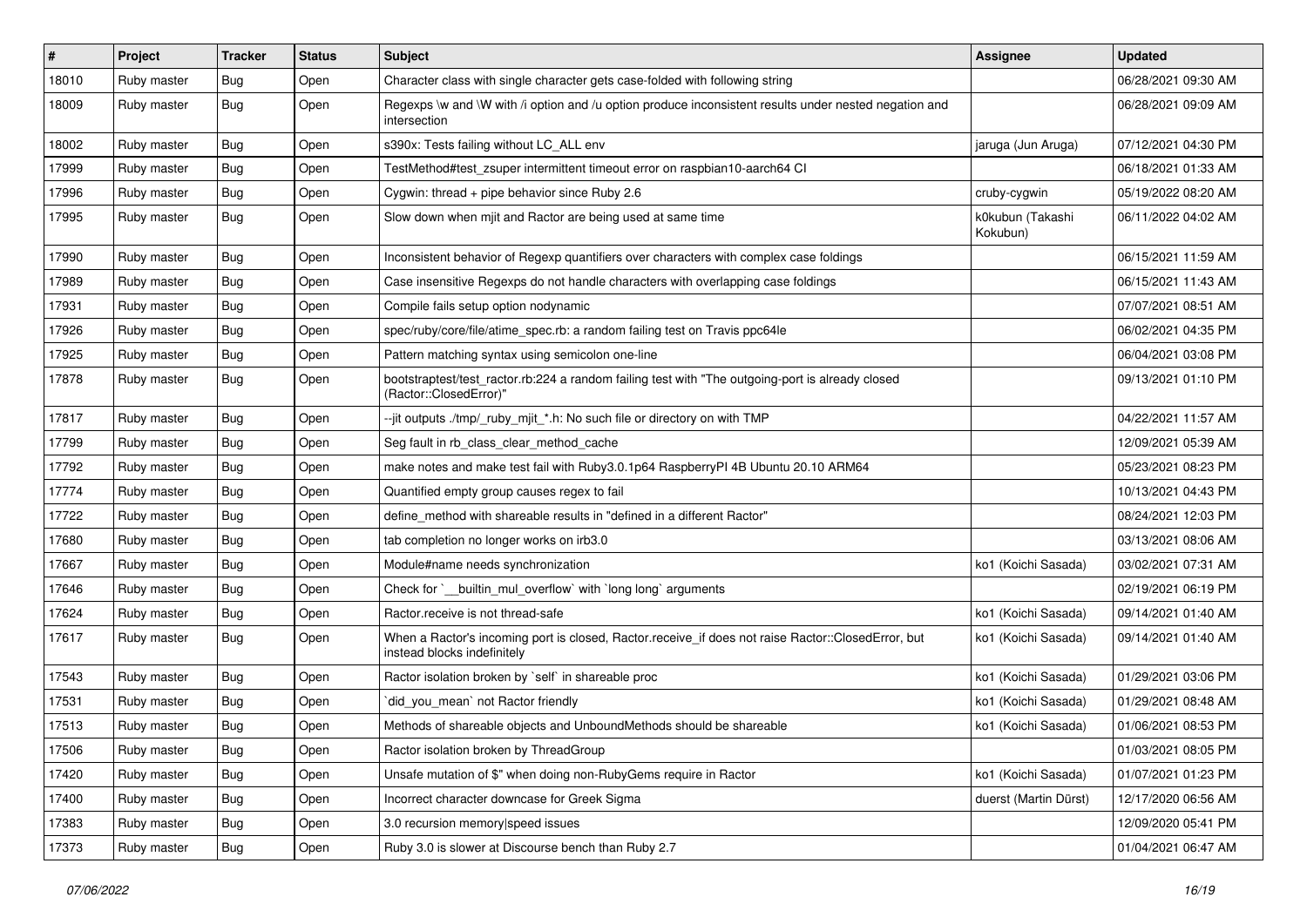| #     | Project     | <b>Tracker</b> | <b>Status</b> | <b>Subject</b>                                                                                                                                        | <b>Assignee</b>               | <b>Updated</b>      |
|-------|-------------|----------------|---------------|-------------------------------------------------------------------------------------------------------------------------------------------------------|-------------------------------|---------------------|
| 17359 | Ruby master | Bug            | Open          | Ractor copy mode is not Ractor-safe                                                                                                                   | ko1 (Koichi Sasada)           | 12/02/2020 05:42 PM |
| 17354 | Ruby master | Bug            | Open          | Module#const_source_location is misleading for constants awaiting autoload                                                                            |                               | 03/26/2021 05:56 PM |
| 17337 | Ruby master | Bug            | Open          | Don't embed Ruby build-time configuration in Ruby                                                                                                     |                               | 12/21/2020 04:17 PM |
| 17263 | Ruby master | Bug            | Open          | Fiber context switch degrades with number of fibers, limit on number of fibers                                                                        |                               | 01/31/2022 02:47 PM |
| 17180 | Ruby master | Bug            | Open          | Ractor and constant referencing                                                                                                                       |                               | 09/20/2020 05:43 PM |
| 17159 | Ruby master | Bug            | Open          | extend `define method` for Ractor                                                                                                                     |                               | 10/29/2020 04:06 PM |
| 17146 | Ruby master | Bug            | Open          | Queue operations are allowed after it is frozen                                                                                                       |                               | 10/20/2021 08:32 PM |
| 17142 | Ruby master | Bug            | Open          | Ruby fails to build in AIX                                                                                                                            |                               | 03/20/2021 07:08 AM |
| 17037 | Ruby master | Bug            | Open          | rounding of Rational#to_f                                                                                                                             |                               | 08/26/2020 03:54 AM |
| 16997 | Ruby master | Bug            | Open          | IO#gets converts some \r\n to \n with universal_newline: false                                                                                        |                               | 08/26/2020 05:20 PM |
| 16959 | Ruby master | Bug            | Open          | Weakmap has specs and third-party usage despite being a private API                                                                                   |                               | 06/13/2020 08:54 PM |
| 16927 | Ruby master | Bug            | Open          | String#tr won't return the expected result for some sign with diacritics                                                                              |                               | 06/01/2020 05:24 AM |
| 16920 | Ruby master | Bug            | Open          | TestThread#test signal at join fails on aarch64                                                                                                       |                               | 12/07/2021 02:17 PM |
| 16905 | Ruby master | Bug            | Open          | Ruby required to build Ruby on Haiku?                                                                                                                 |                               | 05/24/2020 08:08 AM |
| 16829 | Ruby master | Bug            | Open          | Exceptions raised from within an enumerated method lose part of their stacktrace                                                                      |                               | 05/20/2022 07:25 PM |
| 16820 | Ruby master | Bug            | Open          | LEGAL is out of sync                                                                                                                                  |                               | 08/19/2020 11:08 AM |
| 16810 | Ruby master | Bug            | Open          | ruby segfaults on s390x with musl libc                                                                                                                |                               | 03/05/2021 01:38 AM |
| 16493 | Ruby master | Bug            | Open          | TestThreadQueue#test_thr_kill is flaky on AArch64                                                                                                     |                               | 01/09/2020 09:39 AM |
| 16492 | Ruby master | Bug            | Open          | TestBugReporter#test_bug_reporter_add test failures                                                                                                   | jaruga (Jun Aruga)            | 08/24/2021 01:12 PM |
| 16288 | Ruby master | Bug            | Open          | Segmentation fault with finalizers, threads                                                                                                           |                               | 12/19/2019 07:46 PM |
| 16265 | Ruby master | Bug            | Open          | Test (spec) failure using current MSYS2 tools, related to -fstack-protector and possibly<br>D_FORTIFY_SOURCE=2                                        |                               | 12/03/2019 03:09 PM |
| 16185 | Ruby master | Bug            | Open          | basictest failure on AIX 6.1 for 64bit build                                                                                                          | kanemoto (Yutaka<br>Kanemoto) | 10/15/2019 12:05 AM |
| 16158 | Ruby master | Bug            | Open          | "st" Character Sequence In Regex Look-Behind Causes Illegal Pattern Error When Combined With<br>POSIX Bracket Expressions And Case Insensitivity Flag |                               | 09/17/2019 09:37 AM |
| 16145 | Ruby master | Bug            | Open          | regexp match error if mixing /i, character classes, and utf8                                                                                          |                               | 09/06/2019 05:52 AM |
| 15993 | Ruby master | Bug            | Open          | 'require' doesn't work if there are Cyrillic chars in the path to Ruby dir                                                                            |                               | 07/09/2021 04:08 PM |
| 15764 | Ruby master | Bug            | Open          | Whitespace and control characters should not be permitted in tokens                                                                                   | matz (Yukihiro<br>Matsumoto)  | 04/22/2019 07:48 AM |
| 15599 | Ruby master | Bug            | Open          | Mixing autoload and require causes deadlock and incomplete definition.                                                                                |                               | 02/12/2019 01:40 PM |
| 15598 | Ruby master | <b>Bug</b>     | Open          | Deadlock on mutual reference of autoloaded constants                                                                                                  |                               | 03/20/2019 10:58 AM |
| 15438 | Ruby master | <b>Bug</b>     | Open          | Threads can't switch faster than TIME_QUANTUM_(NSEC USEC MSEC)                                                                                        |                               | 03/25/2019 08:53 PM |
| 15428 | Ruby master | Bug            | Open          | Refactor Proc#>> and #<<                                                                                                                              |                               | 08/20/2021 06:31 PM |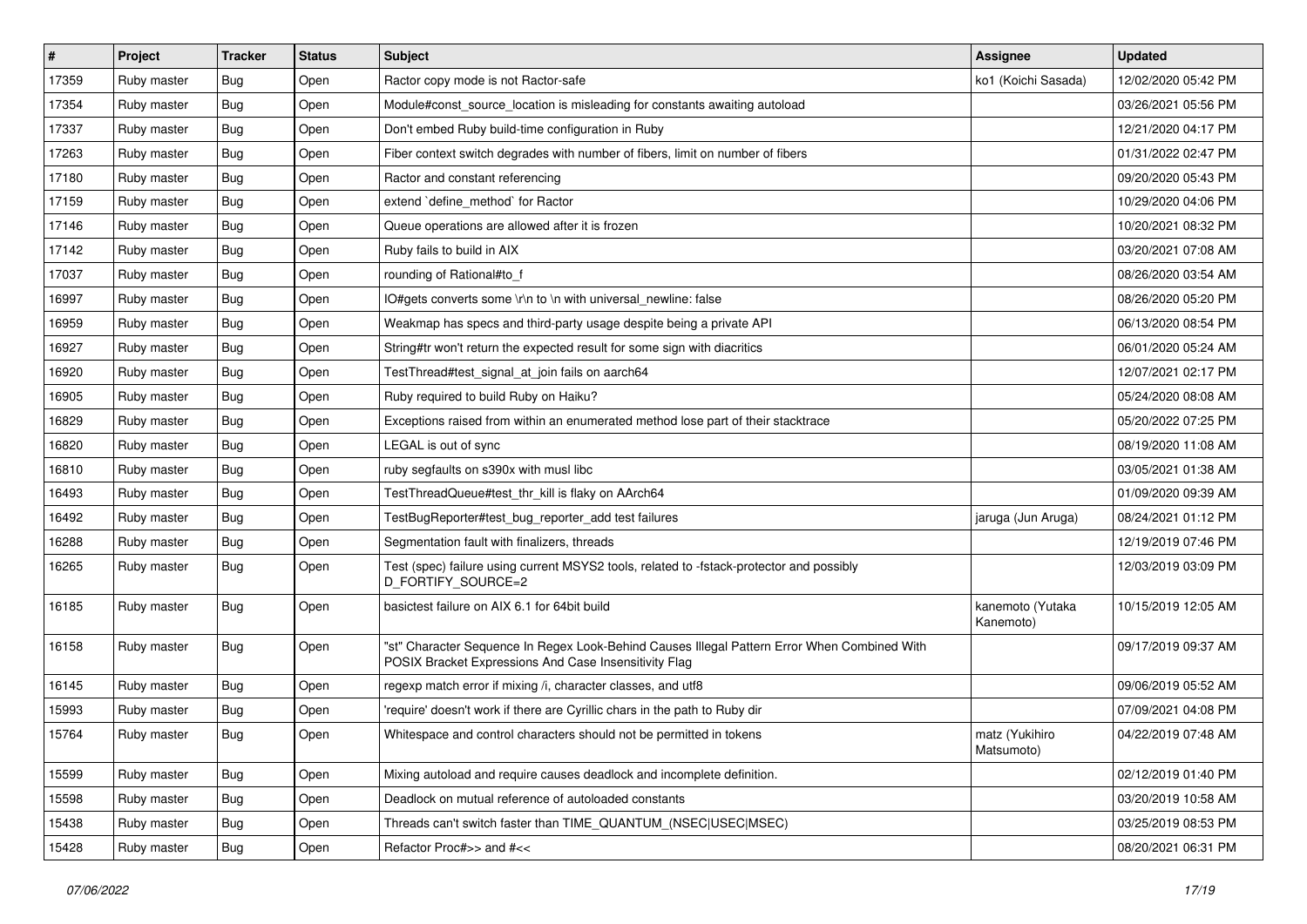| $\vert$ # | Project     | <b>Tracker</b> | <b>Status</b> | Subject                                                                                                           | <b>Assignee</b>             | <b>Updated</b>      |
|-----------|-------------|----------------|---------------|-------------------------------------------------------------------------------------------------------------------|-----------------------------|---------------------|
| 15423     | Ruby master | Bug            | Open          | fork leapfrog leaks memory on FreeBSD 11.2                                                                        |                             | 12/16/2018 02:28 PM |
| 15386     | Ruby master | Bug            | Open          | [PATCH] io.c (rb_io_check_char_readable): do not io_fflush buffered sockets                                       |                             | 12/06/2018 11:38 AM |
| 15367     | Ruby master | Bug            | Open          | IO.select is not resumed when io-object gets closed                                                               |                             | 12/03/2018 10:22 AM |
| 15334     | Ruby master | Bug            | Open          | child_info_fork::abort: address space needed by 'emoji_iso2022_kddi.so' on cygwin                                 | cruby-cygwin                | 05/19/2022 08:20 AM |
| 15315     | Ruby master | Bug            | Open          | ec_switch can still lose interrupts                                                                               | ko1 (Koichi Sasada)         | 11/20/2018 09:32 AM |
| 15310     | Ruby master | Bug            | Open          | [PATCH] thread pthread.c: close race from UBF TIMER and non-GVL-releasing thread                                  |                             | 11/20/2018 12:50 AM |
| 15263     | Ruby master | Bug            | Open          | [PATCH] vm_trace.c (postponed_job_register): only hit main thread                                                 | ko1 (Koichi Sasada)         | 10/27/2018 11:35 PM |
| 15247     | Ruby master | Bug            | Open          | Windows - TEMP folder, non 8.3 & drive, fails & errors in test-all (ruby & rdoc)                                  |                             | 10/23/2018 05:02 PM |
| 15097     | Ruby master | Bug            | Open          | Gem install fails on Ruby 2.5.1 with Cygwin (get_dns_server_list undefined)                                       | cruby-cygwin                | 05/19/2022 08:20 AM |
| 15072     | Ruby master | Bug            | Open          | thread.c:4356:5: error: implicit declaration of function 'ubf_list_atfork'                                        | normalperson (Eric<br>Wong) | 09/20/2018 03:32 AM |
| 14971     | Ruby master | Bug            | Open          | error: implicit declaration of function 'rb_vm_call0                                                              | nobu (Nobuyoshi<br>Nakada)  | 09/06/2018 03:53 AM |
| 14957     | Ruby master | Bug            | Open          | MinGW, gcc 8.2.0, bootstraptest test_thread.rb - failure ?                                                        |                             | 08/03/2018 02:46 PM |
| 14906     | Ruby master | Bug            | Open          | MinGW failure - TestIO#test_copy_stream_no_busy_wait                                                              |                             | 07/12/2018 03:52 AM |
| 14838     | Ruby master | Bug            | Open          | RegexpError with double "s" in look-behind assertion in case-insensitive unicode regexp                           |                             | 06/09/2018 04:04 PM |
| 14826     | Ruby master | Bug            | Open          | make: *** [.ext/include/sparc-solaris2.10/rb_mjit_min_header-2.6.0.h] Error 1 on Solaris 10 with very old<br>gcc3 |                             | 06/05/2018 02:02 PM |
| 14761     | Ruby master | Bug            | Open          | TestThread#test join limits hangs up on Solaris 10 with gcc                                                       |                             | 05/16/2018 05:23 AM |
| 14681     | Ruby master | Bug            | Open          | `syswrite': stream closed in another thread (IOError)                                                             |                             | 04/22/2018 12:12 AM |
| 14640     | Ruby master | Bug            | Open          | [win32] File.realpath treats a relative path with a drive letter as an absolute path.                             | cruby-windows               | 12/10/2018 07:09 AM |
| 14582     | Ruby master | Bug            | Open          | Unable to use `method_entry` and `method_return` tracing probes since 2.5                                         |                             | 06/18/2021 06:08 PM |
| 14480     | Ruby master | Bug            | Open          | miniruby crashing when compiled with -O2 or -O1 on aarch64                                                        |                             | 02/23/2021 10:35 AM |
| 14474     | Ruby master | Bug            | Open          | skip "TestException#test thread signal location" as known bug                                                     |                             | 12/10/2018 07:09 AM |
| 14422     | Ruby master | Bug            | Open          | Ruby configuration options should not be reused for gem builds                                                    |                             | 03/05/2018 03:32 PM |
| 14418     | Ruby master | Bug            | Open          | ruby 2.5 slow regexp execution                                                                                    |                             | 12/29/2019 10:34 AM |
| 14387     | Ruby master | Bug            | Open          | Ruby 2.5 <sup>D</sup> Alpine Linux 000000000000 SystemStackError 00000                                            |                             | 04/21/2020 03:13 PM |
| 14364     | Ruby master | Bug            | Open          | Regexp last match variable in procs                                                                               |                             | 09/14/2018 05:28 AM |
| 14083     | Ruby master | Bug            | Open          | Refinement in block calling incorrect method                                                                      |                             | 11/05/2017 07:36 PM |
| 14064     | Ruby master | Bug            | Open          | test-all with and without -j - incorrect assertions and missing test methods                                      |                             | 11/03/2017 10:54 PM |
| 14049     | Ruby master | Bug            | Open          | SEGV svn 60401 require_relative                                                                                   |                             | 10/26/2017 05:25 PM |
| 13644     | Ruby master | Bug            | Open          | Windows - Setting Time.now                                                                                        |                             | 06/11/2017 03:43 AM |
| 13571     | Ruby master | Bug            | Open          | Script arguments, encoding, windows / MinGW                                                                       |                             | 11/12/2017 10:53 PM |
| 13542     | Ruby master | <b>Bug</b>     | Open          | MinGW trunk Builds - Summary of Issues                                                                            |                             | 05/19/2017 07:04 PM |